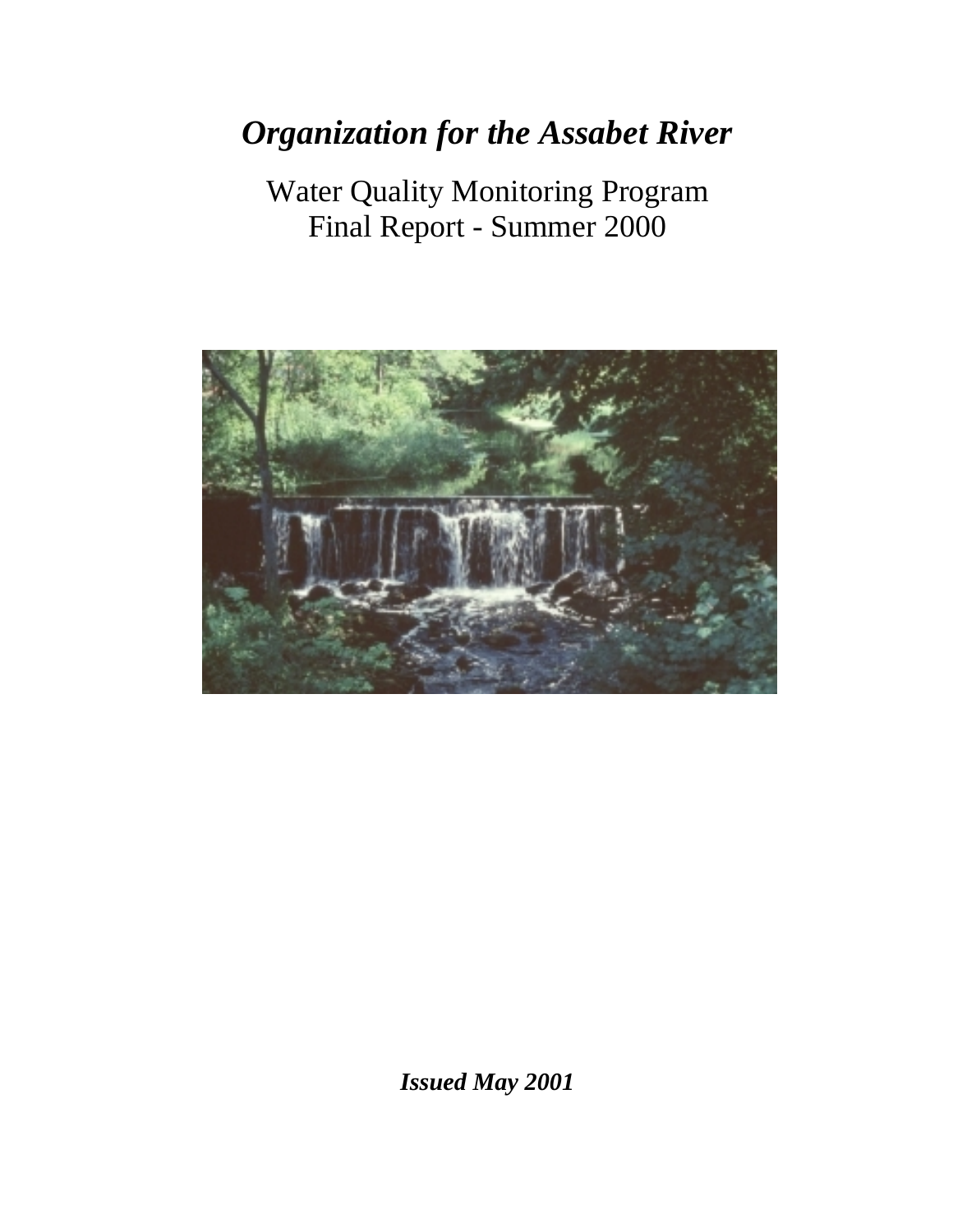## <span id="page-1-0"></span>**Acknowledgments**

OAR wishes to thank our many dedicated volunteers for their work in the field and on our board and advisory committees. We'd especially like to thank our 2000 water quality volunteers: Sue Beede, Jennifer Chiapella, David Downing, Paul Feshbach-Meriney, David Gray, Paul Goldman, Erik Hansen, Cindy Hutchison, Tim Lawson, Debbie Listernick, John Meyn, Matt Liebman, Mary Michelman, Michal Mueller, Doug Moffat, Marty Moran, Peter Norton, Barbara Offenhartz, Len Rappoli, Amy Rice, Pam and Denis Rockwell, Bill Schade, and David Watts. For scientific review and editorial help, thanks to Sue Beede, Julia Blatt, Cindy Delpapa, Barbara Offenhartz, and Karen Pelto.

We appreciate the support for our water quality sampling program from the towns of Acton, Maynard, Hudson, and Concord. Funding for this program also came from the National Park Service, Sudbury Foundation, and Stearns Foundation. In-kind services were provided by Thorstensen's Laboratory Inc. of Westford, and U.S. Environmental Rental Corporation of Waltham.

Author: Suzanne Flint, OAR Staff Scientist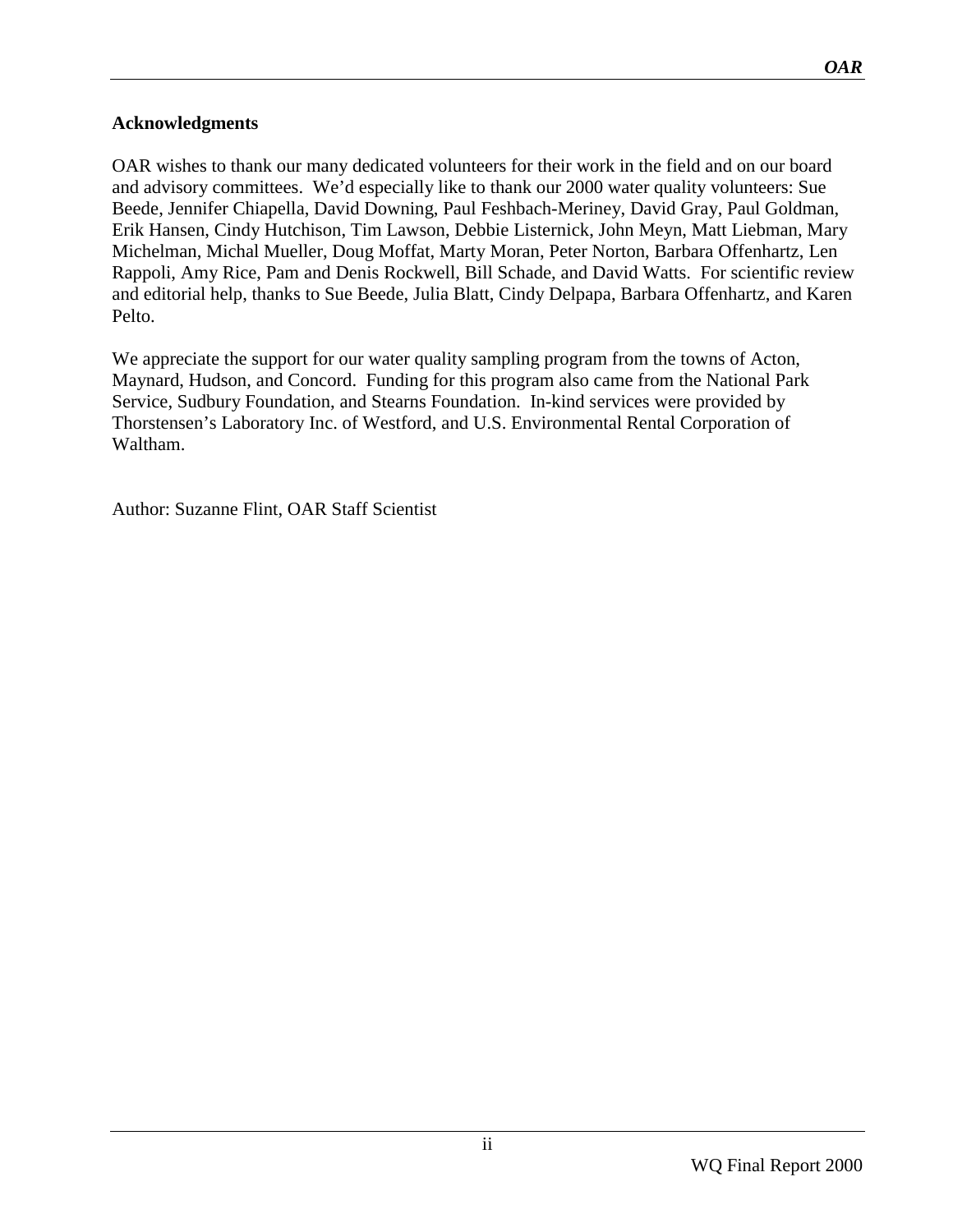## **Table of Contents**

Appendix - Data Summaries

## **List of Figures**

| Figure 2: Sampling Locations within the Ben Smith Impoundment (8.8), Maynard                 |  |
|----------------------------------------------------------------------------------------------|--|
| Figure 3: Sampling Locations within the Powdermill Impoundment (6.7), Acton                  |  |
| Figure 4: Dissolved Oxygen Concentrations in Free-Flowing Sections (July 99 vs. July 00)  14 |  |
|                                                                                              |  |
|                                                                                              |  |
|                                                                                              |  |
|                                                                                              |  |
|                                                                                              |  |
|                                                                                              |  |
|                                                                                              |  |

## **List of Tables**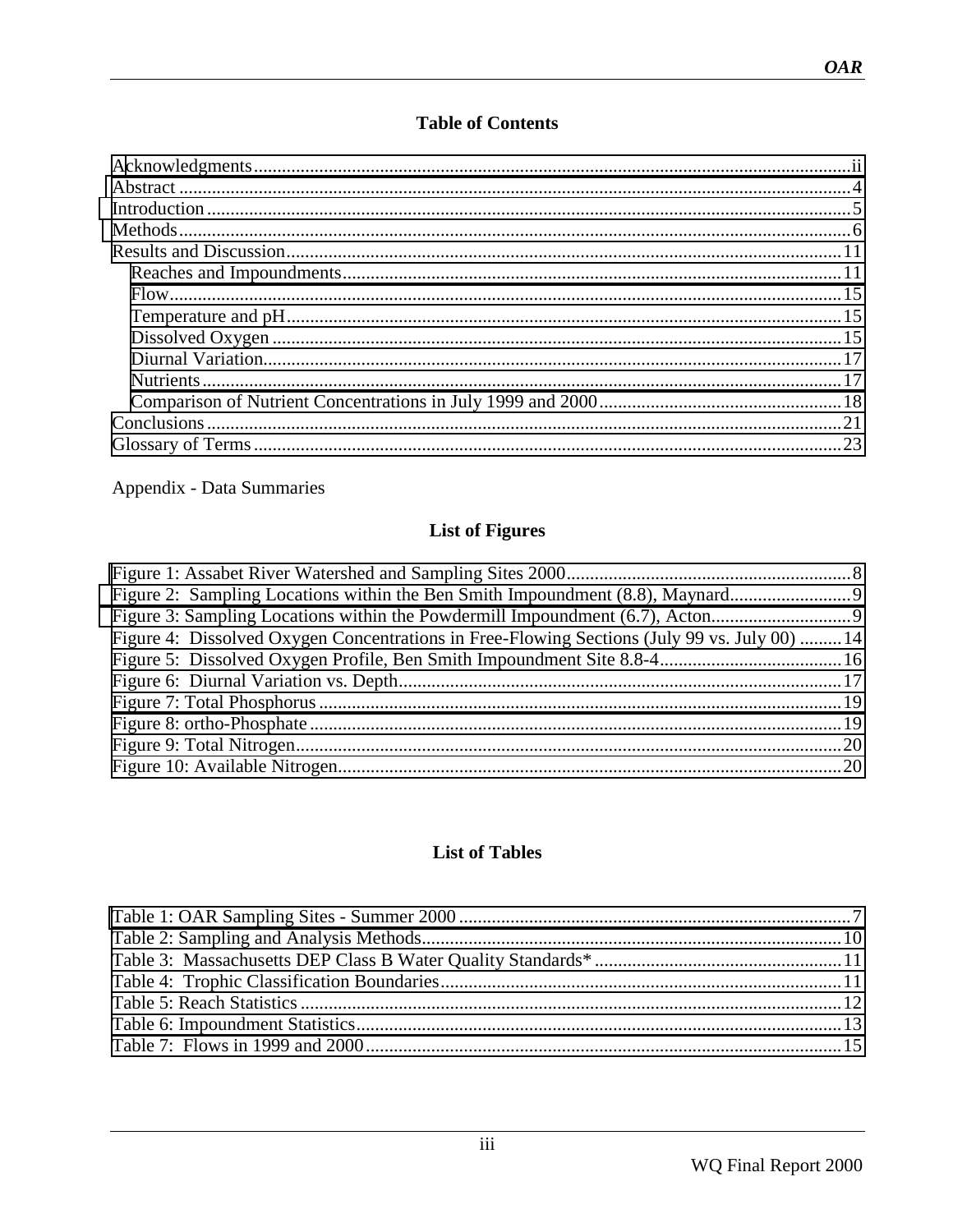## <span id="page-3-0"></span>**Abstract**

In 2000 the Organization for the Assabet River monitored water quality in the Assabet River between June and October, continuing to build the database of water quality information, which informs OAR's advocacy for the river. Although hydrologic conditions were not as extreme as they had been in the summer of 1999, dissolved oxygen (DO) and nutrient concentrations indicative of eutrophication were again found throughout the river.

Although dissolved oxygen concentrations were generally higher than in July 1999, five sites in July 2000 still failed to meet the Massachusetts Class B water quality standard of 5.0 mg/L DO. Very high and very low dissolved oxygen concentrations, both of which damage fish habitat, were again recorded in the Ben Smith and Powdermill Impoundments. The diurnal changes in DO were largest in the surface  $(-1.0 \text{ ft})$  and shallow mid-layers  $(1.0 - 4.5 \text{ ft})$  of the two impoundments. High nutrient concentrations were measured all along the river, with the highest concentrations found in the upper reaches. Non-point sources may be significant contributors to the nutrient loads in the river at higher flows, off-setting the potential decreases in nutrient concentration from increased dilution of the point sources.

Because nutrient concentrations are so high in the Assabet, control and remediation must be approached on multiple fronts: reduce both point and non-point nutrient inputs to the river, protect baseflow, and assess sediment conditions. A fishable, swimmable Assabet River would be a valuable asset to the communities in its watershed.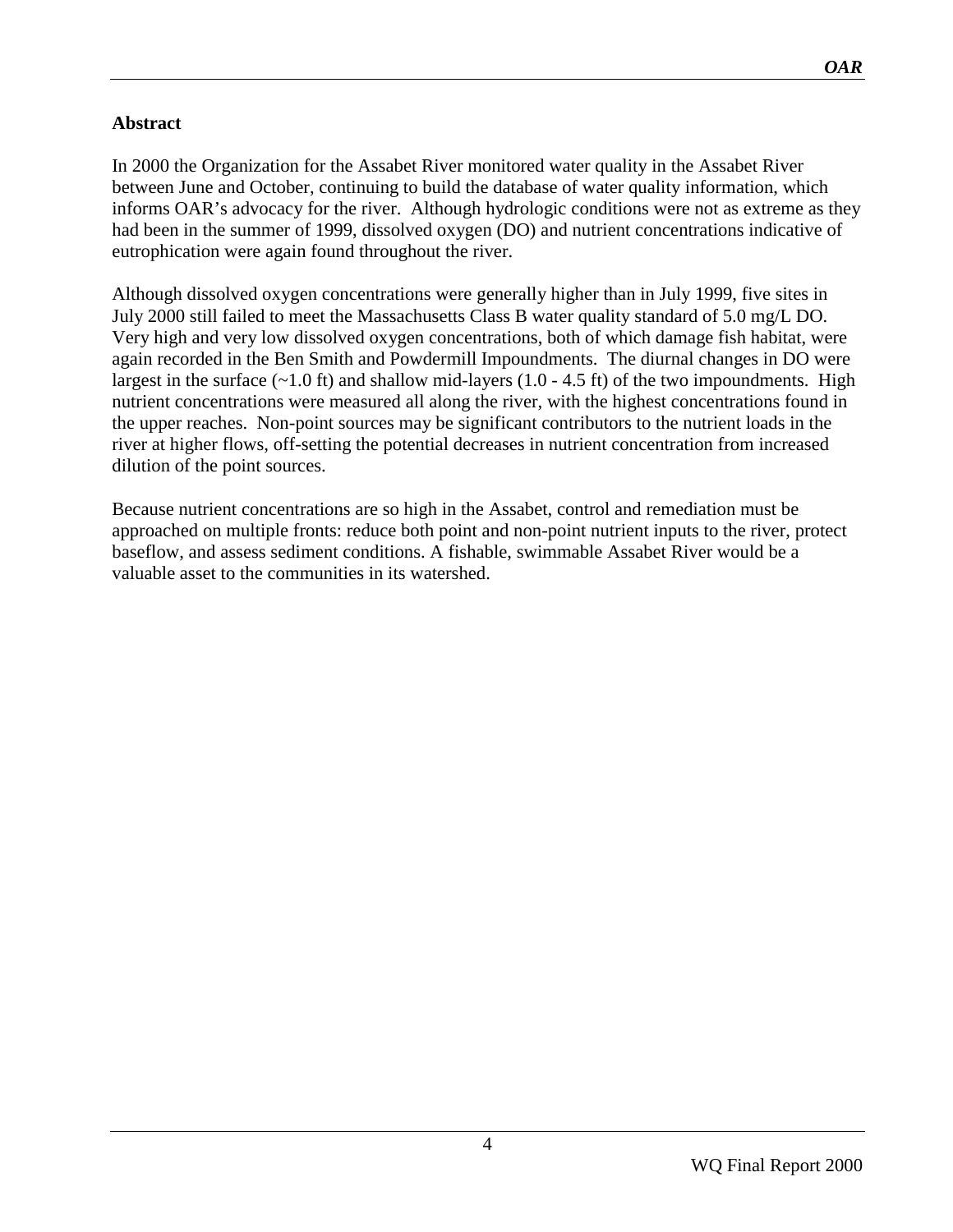## <span id="page-4-0"></span>**Introduction**

The Massachusetts Department of Environmental Protection (DEP) lists all sections of the Assabet River on the 303(d) List of Waters as failing to meet water quality standards (Class B warm water standards listed in Table 3). The river suffers primarily from eutrophication caused by excess nutrients entering the river. These excess nutrients, phosphorus in particular, fuel nuisance algal and aquatic plant growth which interfere directly with recreational use of the river and cause large daily variations in the concentration of dissolved oxygen in the water, making the river poor habitat for aquatic life. When the algae and plants decay, they generate strong sewage-like odors and lower dissolved oxygen levels in the river.

During dry weather, the majority of these nutrients come from the seven wastewater treatment plants that discharge treated effluent into the Assabet River. During wet weather, non-point sources may account for a large proportion of the nutrient load to the river. Recycling of nutrients trapped in river sediments also contribute to the river's surfeit of nutrients. Dams have altered the river's hydrology, creating large, slow moving sections where nutrient-rich sediments have accumulated over many years. Such sediment accumulations become important long-term, internal sources of pollutants, which keep cycling phosphorus into the water column and are difficult to eliminate. The river's eutrophication problem is exacerbated by low flows, providing insufficient dilution of the wastewater treatment plant effluents.

Since 1992, OAR has collected baseline water quality data documenting the overall condition of the river. The information generated by OAR's water quality program helped to raise awareness throughout the watershed about the Assabet's nutrient problem, to point to the need for stricter phosphorus limits in the waste water treatment plant's NPDES permits, to make a strong case for a Total Maximum Daily Loading (TMDL) study, and to indicate the need for a groundwater model of the upper Assabet.

The TMDL study is particularly relevant to OAR's water quality monitoring program in several ways. OAR's 2000 water quality program has provided additional data that may be used in the TMDL nutrient modeling of the river. After the TMDL recommendations for controlling nutrient loads are implemented, OAR's program will continue to monitor the overall condition of the river.

The goals of OAR's 2000 water quality monitoring program were and continue to be:

- (1) Understand long-term trends in the river's condition, assess whether the river meets Massachusetts Surface Water Quality Standards for Class B waters, and assess the impact of any changes in management of point and non-point pollution sources.
- (2) Provide sound scientific information to evaluate and, where appropriate, support or challenge regulatory decisions.
- (3) Provide water quality data useful in modeling nutrient loadings in the Assabet River as a part of the ongoing Total Maximum Daily Loading study.
- (4) Identify problem spots for further investigation by OAR or other appropriate agencies or organizations.
- (5) Promote stewardship of the river by increasing the number of volunteers participating in the program and expanding public knowledge of the program and its findings.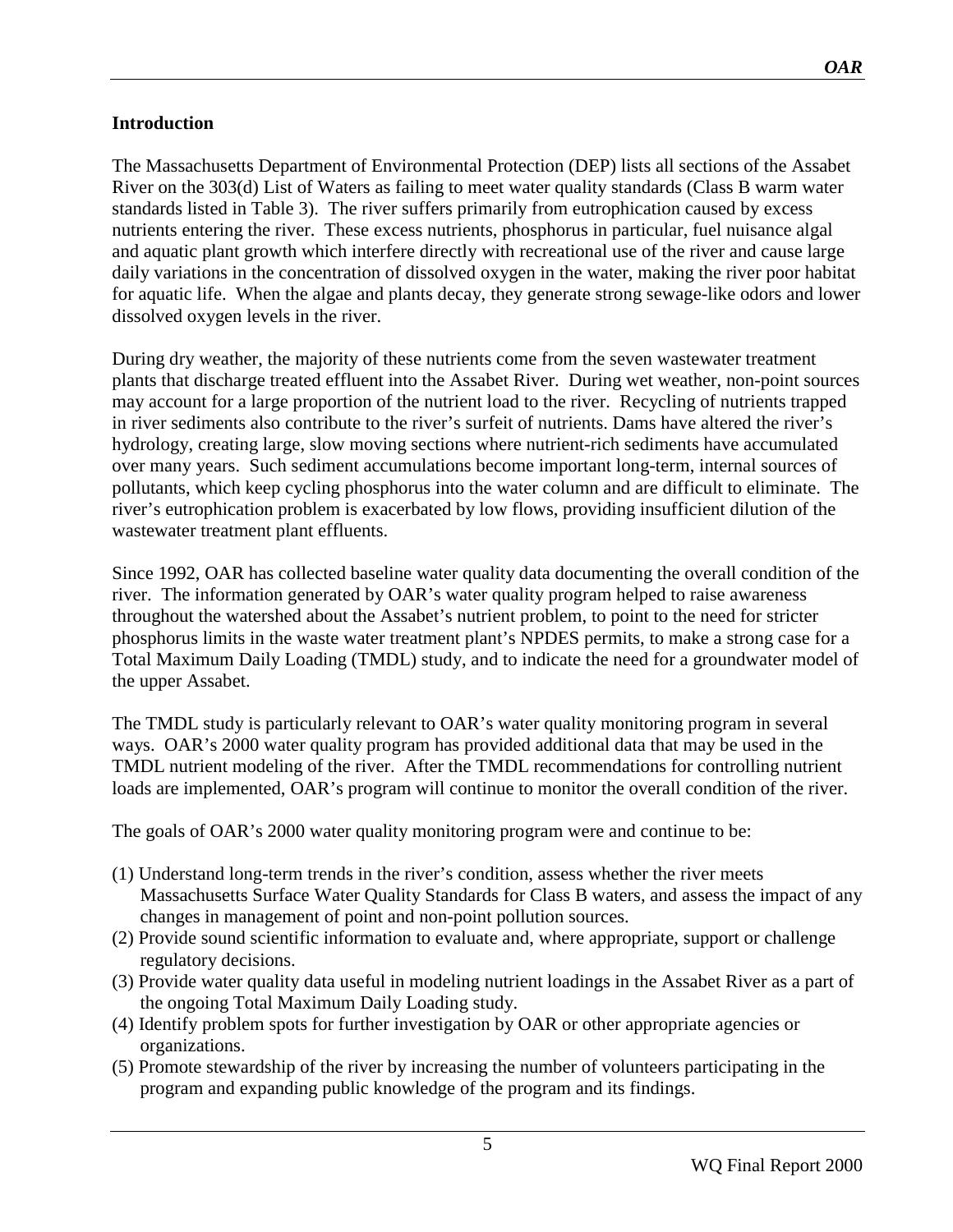<span id="page-5-0"></span>In support of these goals, a Quality Assurance Program Plan (OAR, 2000) documenting OAR's sampling methods and quality control measures was submitted to the EPA; EPA approved OAR's QAPP in April 2000. The QAPP is currently being updated for the 2001 monitoring season. Water quality data collected under the approved QAPP may be used by EPA and DEP in making regulatory decisions and in modeling for the TMDL phase two study.

## **Methods**

Twenty-three trained volunteers and two OAR staff members monitored water quality at 26 stations along the main stem and at one station on Nashoba Brook, the largest tributary of the Assabet (Figure 1, Table 1). Sites are designated by rivermiles above the confluence of the Assabet and Sudbury Rivers at Egg Rock in Concord. Monitoring (bottle samples*, in-situ* measurements, gage readings and observations) was performed one weekend (5:00 am - 9:00 am) each month in June, July, August, and September. In October*,* only *in-situ* measurements (see Table 2) were taken. Staff gages were read weekly at Cox Street, Hudson, and Damonmill, Concord. Flow and stage readings from the USGS gage at Maynard were downloaded from the USGS web page twice a week.

In 2000, there were two changes from previous years:

- (1) Three nutrient sampling sites were relocated from above a dam (26.3, 25.3, 6.5 and 4.7) to app. 100 ft. below the same dam (26.2, 25.2, 6.3, and 4.4) for safer access to the river and to ensure that samples are taken from well-mixed sections of the river.
- (2) Depth profiles of *in-situ* parameters (Table 2) were measured in four impounded sections of the river. Sites 26.3 and 25.3 are in small impoundments behind the Sawmill dam at Route 20, Northborough, and the Woodside dam at Allen Street, Northborough, respectively. Both 26.3 and 25.3 were sampled at single locations on Saturday morning of the sampling weekend. Sites 8.8 and 6.7 are in the larger impoundments behind the Ben Smith dam near Rte 117, Maynard, and the Powdermill dam at Old High Street, Acton, respectively. Both 8.8 and 6.7 were sampled using the YSI meters from a canoe. *In-situ* readings were taken at multiple depths at five sites within each impoundment on Sunday morning of the sampling weekend. The sites chosen within the impoundments (Figures 2 and 3) are representative of their various conditions: open water/channel, embayment or backwater, among rooted aquatic plants, under duckweed cover (or where the duckweed is likely to accumulate). Afternoon profiles were taken in August in the Ben Smith and Powdermill Impoundments, to assess diurnal variation.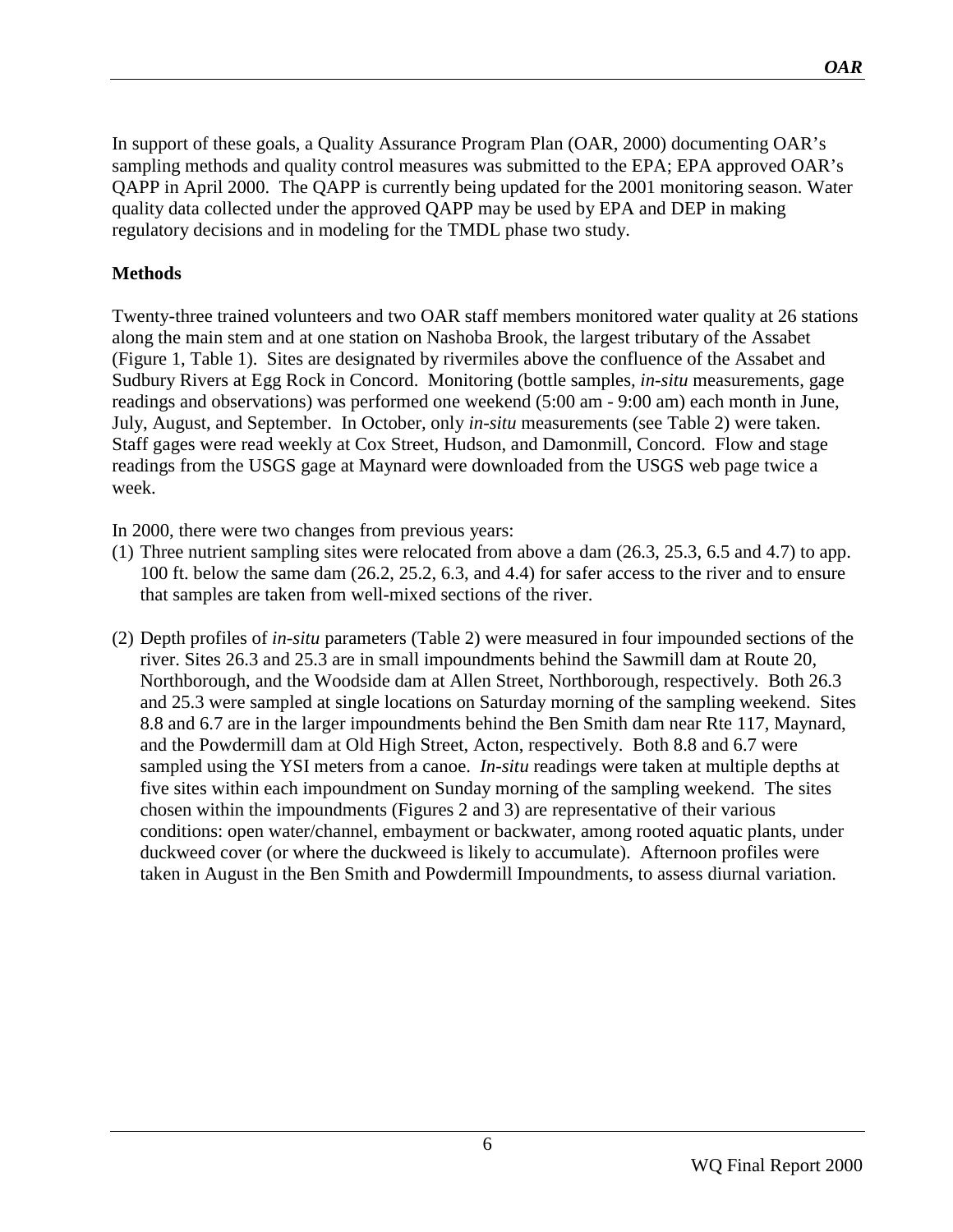| <b>OAR</b>     |                                                  | <b>Water Quality Data Collected</b> |                      |        |  |  |  |
|----------------|--------------------------------------------------|-------------------------------------|----------------------|--------|--|--|--|
| Site #         | <b>OAR Site Description</b>                      | YSI                                 | <b>Bottle</b>        | Stage/ |  |  |  |
|                |                                                  | readings <sup>a</sup>               | Samples <sup>b</sup> | Flow   |  |  |  |
| A <sub>1</sub> | gage at outflow or in impoundment                |                                     |                      | X      |  |  |  |
| 31.0           | by Maynard St. bridge, Westboro                  | Χ                                   | X                    |        |  |  |  |
| Sassacus       | off the end of Sassacus Dr.                      | Χ                                   |                      |        |  |  |  |
| 30.1           | by Rte 9 East bridge, Westborough                | X                                   | X                    |        |  |  |  |
| 29.0           | Milk Street, Westborough                         | Χ                                   | X                    |        |  |  |  |
| 28.0           | by School Street bridge, Northborough            | X                                   | Χ                    |        |  |  |  |
| 26.3           | above the dam at Rte 20, Northborough            | Χ                                   |                      |        |  |  |  |
| 26.2           | below the dam at Rte 20, Northborough            | Χ                                   | X                    |        |  |  |  |
| 25.3           | from Allen Street bridge, above dam, Northboro   | $\overline{\mathsf{x}}$             |                      |        |  |  |  |
| 25.2           | below the Allen Street dam, Northborough         | X                                   | X                    |        |  |  |  |
| 24.2           | by Boundary Street bridge, Northb./Marlb.        | X                                   | X                    |        |  |  |  |
| 23.8           | above dam off Robin Hill Road, Marlboro          | X                                   | X                    |        |  |  |  |
| 22.0           | by Bridge St. bridge, Berlin                     | X                                   | X                    |        |  |  |  |
| 19.6           | by Chapin Road bridge, Hudson                    | Χ                                   | X                    |        |  |  |  |
| 18.2           | below Rte 85 bridge, Hudson center               | X                                   | X                    |        |  |  |  |
| 16.2           | by Cox Street bridge, Hudson                     | Χ                                   | Χ                    | X      |  |  |  |
| 14.4           | below Gleasondale dam Rte 62, Stow               | X                                   | X                    |        |  |  |  |
| 13.4           | by Sudbury Road bridge, Stow                     | X                                   | X                    |        |  |  |  |
| 9.5            | by White Pond Rd. bridge, Stow                   | Χ                                   | Χ                    |        |  |  |  |
| 8.8            | Ben Smith Impoundment, Maynard                   | X                                   |                      |        |  |  |  |
| 7.7            | by USGS gage, Rte 62, Maynard                    | х                                   | X                    | X      |  |  |  |
| 6.7            | Powdermill Impoundment, Acton/Maynard            | X                                   |                      |        |  |  |  |
| 6.5            | from Old High St. bridge at dam, Acton           | Χ                                   |                      |        |  |  |  |
| 6.3            | above Rte 62 near Acton Ford, Acton              | Χ                                   | X                    |        |  |  |  |
| 4.7            | above old dam @ Damonmill., Concord <sup>c</sup> | X                                   | X                    |        |  |  |  |
| 4.4            | from Rte 62 bridge @ Damonmill, Concord          | X                                   | X                    | X      |  |  |  |
| 3.3            | by Rte 62 bridge near Donut Shoppe, Concord      | Χ                                   | Χ                    |        |  |  |  |
| 2.6            | by Rte 2 bridge east of Assabet Ave., Concord    | Χ                                   | X                    |        |  |  |  |
| T2.9           | Nashoba Brook, by Comm. Ave. bridge, Concord     | Χ                                   | X                    |        |  |  |  |
| 1.0            | below Dakins Brook, off Lowell Rd., Concord      | X                                   | X                    |        |  |  |  |

#### <span id="page-6-0"></span>**Table 1: OAR Sampling Sites - Summer 2000**

<sup>a</sup> YSI readings: temperature, DO, pH, conductivity, and oxidation/reduction potential  $\rm^b$  Bottle Samples: TSS, BOD5, TP, ortho-P, TKN, nitrates, and ammonia

 $\frac{c}{c}$  Site 4.7 used only in June 2000, in July the sampling site was moved downstream to site 4.4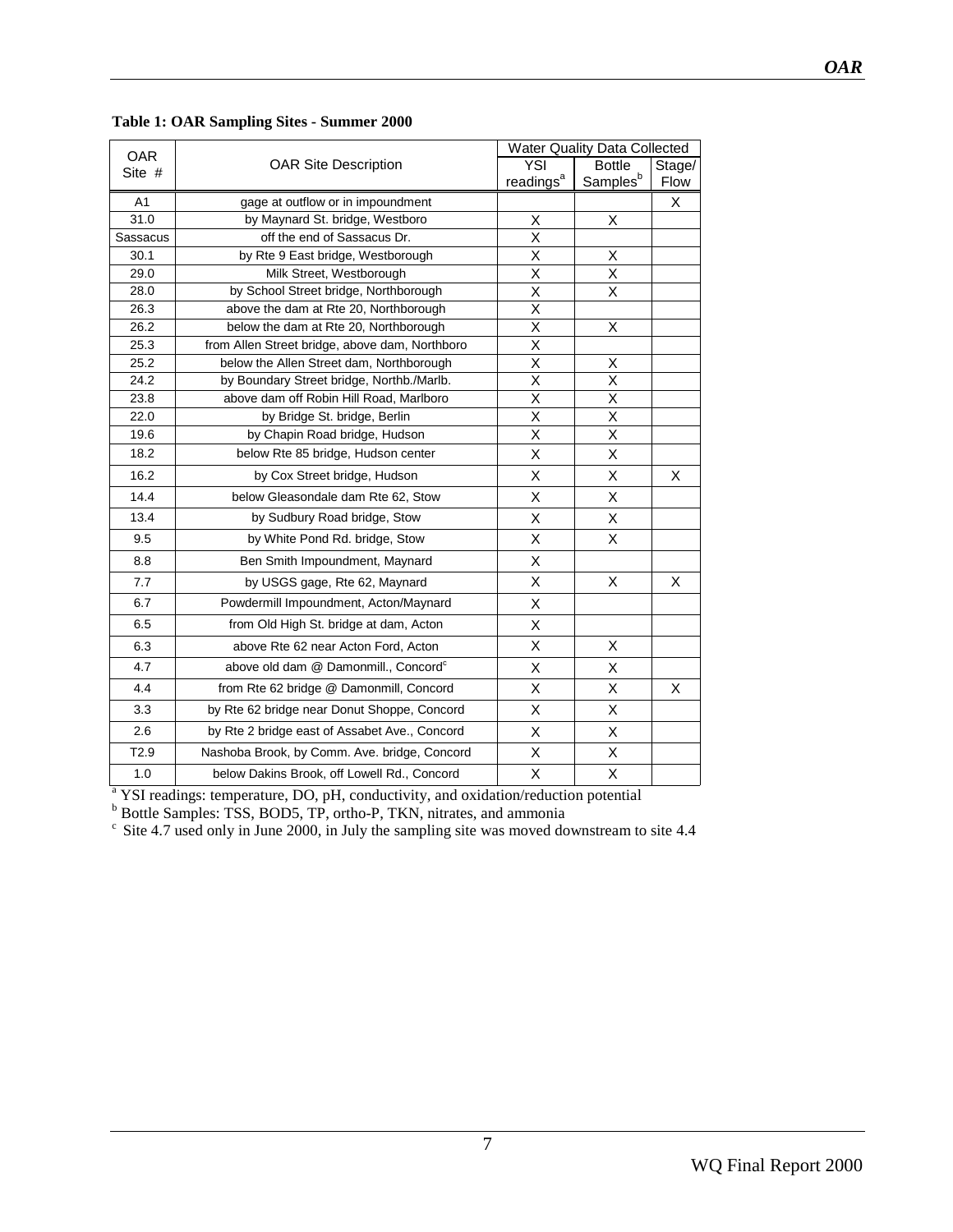

#### <span id="page-7-0"></span>**Figure 1: Assabet River Watershed and Sampling Sites 2000**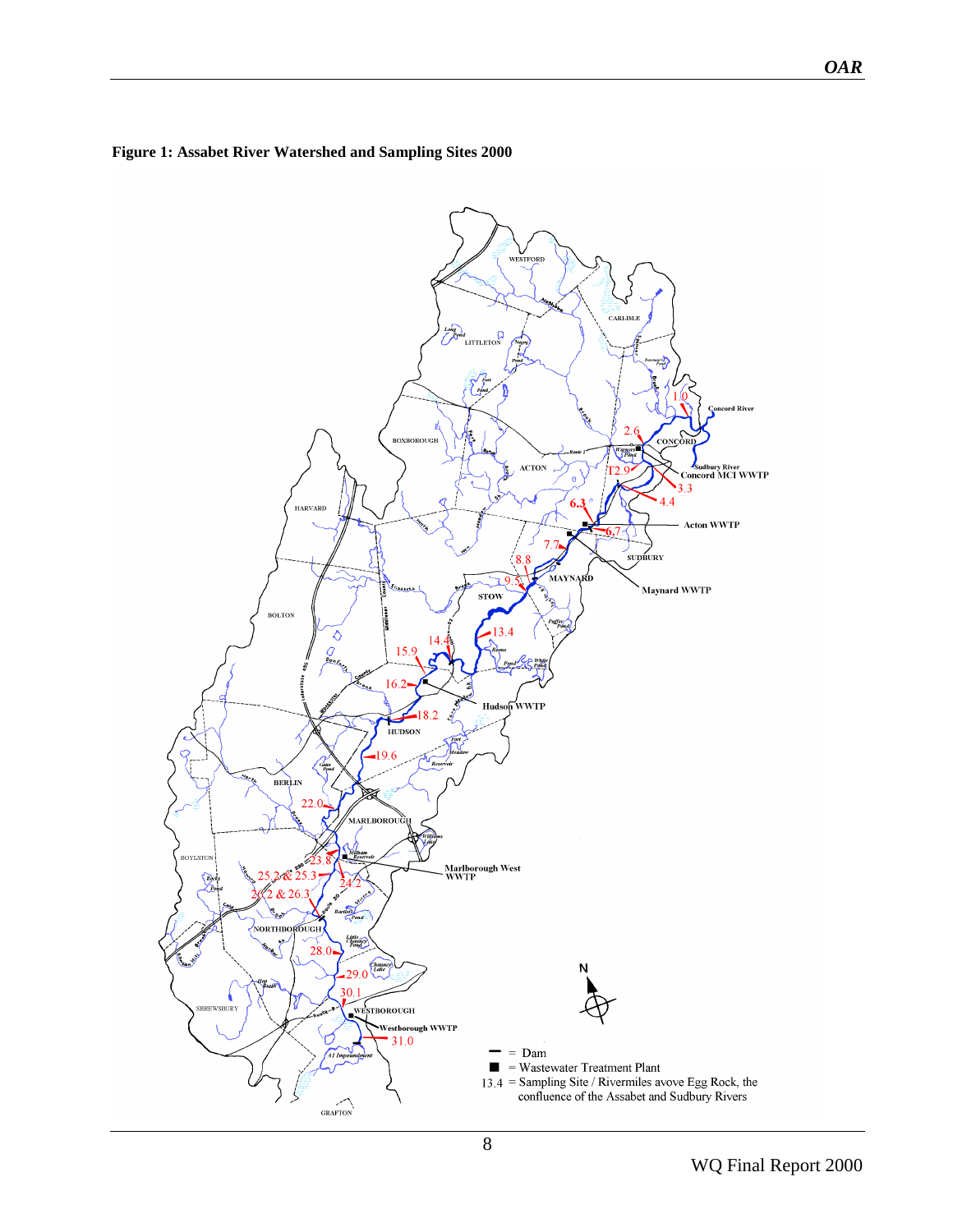<span id="page-8-0"></span>

**Figure 2: Sampling Locations within the Ben Smith Impoundment (8.8), Maynard** 

**Figure 3: Sampling Locations within the Powdermill Impoundment (6.7), Acton** 

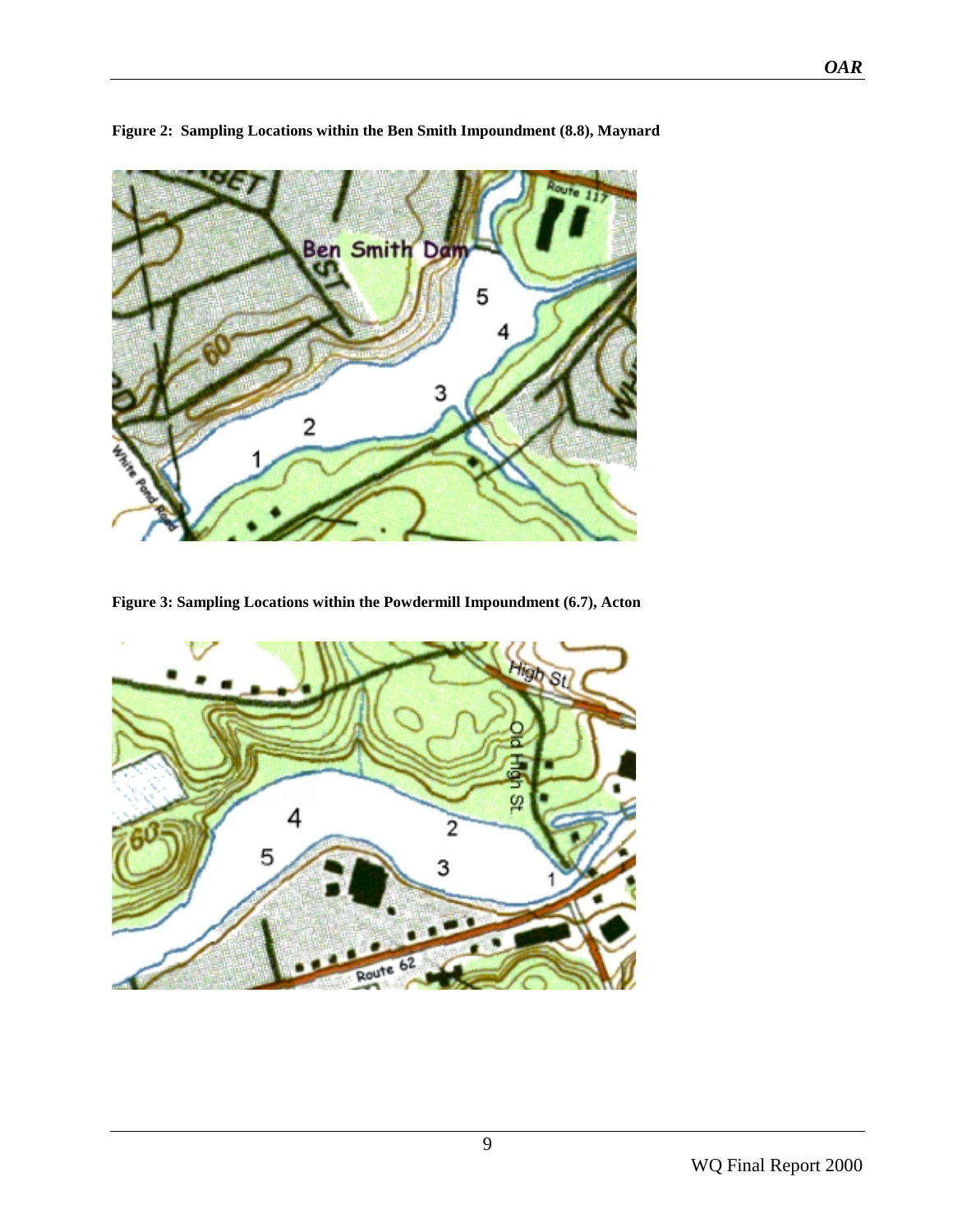<span id="page-9-0"></span>Samples for nutrients and suspended solids, were taken using bottles supplied by the laboratories and were stored in the dark on ice during transport from the field to the lab. Samples to be analysed by Thorstensen Laboratory were delivered to the laboratory within 4 hours. Total phosphorus samples to be analysed by the Environmental Analysis Laboratory were frozen within 4 hours of sampling and delivered to the lab within 8 weeks (holding time for the frozen samples is up to one year). Temperature, dissolved oxygen, pH, conductivity, and oxidation/reduction potential measurements were taken using multi-function YSI-6920 or YSI-6820 meters. To ensure that samples were representative of the bulk flow of the river in wadeable free-running sections, bottle samples and YSI readings were taken from the main flow of the river at mid-depth. Where the river was not wadeable (sites 26.3, 25.3, 8.8, 6.7 and 6.5) *in-situ* measurements were taken in the top, middle and bottom layers by sampling from a bridge or canoe using a 50-foot cable extension for the YSI meter.YSI readings from the several depths are reported as averages when there is no significant difference among the readings. At ten percent of the sites during each sampling event, duplicate field samples were taken and are reported here as an average of the original sample and the field duplicate. At ten percent of the sites during each sampling event, field blanks of distilled water were taken. Table 2 summarizes the parameters measured, laboratory methods and equipment used. A detailed description of sampling methods and quality control measures is available in the QAPP (OAR, 2000).

| <b>Parameter</b>                         | <b>Sample</b><br><b>Type</b> | <b>Analysis</b><br>Method # | <b>Measurement</b><br><b>Range/Detection</b><br>Limits | <b>Sampling</b><br>Equipment | Laboratory                                          |
|------------------------------------------|------------------------------|-----------------------------|--------------------------------------------------------|------------------------------|-----------------------------------------------------|
| Temperature                              | in-situ                      |                             | $-5 - 45^{\circ}$ C                                    | YSI 6920                     | ---                                                 |
| pH                                       | in-situ                      | ---                         | $0$ to 14 units                                        | YSI 6920                     | ---                                                 |
| Dissolved oxygen                         | in-situ                      | $- - -$                     | $0 - 50$ mg/L                                          | YSI 6920                     | ---                                                 |
| Conductivity                             | in-situ                      | ---                         | 0 to $100 \text{ mS/cm}$                               | YSI 6920                     | ---                                                 |
| Oxid./reduction potential                | in-situ                      | ---                         | -999 to 999 mV                                         | YSI 6920                     | ---                                                 |
| <b>Total Suspended Solids</b><br>(TSS)   | grab                         | EPA $160.2a$                | $>1.0$ mg/L                                            | bottle                       | Thorstensen Laboratory Inc.                         |
| <b>Total Phosphorus</b><br>(Thorstensen) | grab                         | EPA 365.2                   | $0.01 - 1.0$ mg/L                                      | bottle                       | Thorstensen Laboratory Inc.                         |
| Total Phosphorus (Env.<br>$Labs$ )       | grab                         | 4500-P E <sup>b</sup>       | $0.003 - 0.5$ mg/L                                     | bottle                       | Environmental Analysis Lab,<br><b>UMass Amherst</b> |
| ortho - Phosphate                        | grab                         | EPA 365.2                   | $0.01 - 1.0$ mg/L                                      | bottle                       | Thorstensen Laboratory Inc.                         |
| Total Kjeldahl Nitrogen                  | grab                         | EPA 351.3                   | $0.05 - 100$ mg/L                                      | bottle                       | Thorstensen Laboratory Inc.                         |
| <b>Nitrates</b>                          | grab                         | EPA 352.1                   | $0.01 - 10$ mg/L                                       | bottle                       | Thorstensen Laboratory Inc.                         |
| Ammonia                                  | grab                         | EPA 350.3                   | $0.03 - 10$ mg/L                                       | bottle                       | Thorstensen Laboratory Inc.                         |

|  | <b>Table 2: Sampling and Analysis Methods</b> |  |  |  |
|--|-----------------------------------------------|--|--|--|
|--|-----------------------------------------------|--|--|--|

a USEPA, 1983.

**b** American Public Health Association, 1995.

Water quality measurements were compared with the Massachusetts Water Quality Standards for Class B warm waters (Table 3). All segments of the Assabet are designated Class B warm waters. For nutrient concentrations (where the Massachusetts Class B standard is narrative) results were compared with suggested trophic status boundaries (Table 4) in EPA Draft Nutrient Criteria Technical Guidance Manual: Rivers and Streams (EPA, 1999) and EPA Nutrient Criteria Technical Guidance Manual: Lakes and Reservoirs (EPA, 2000).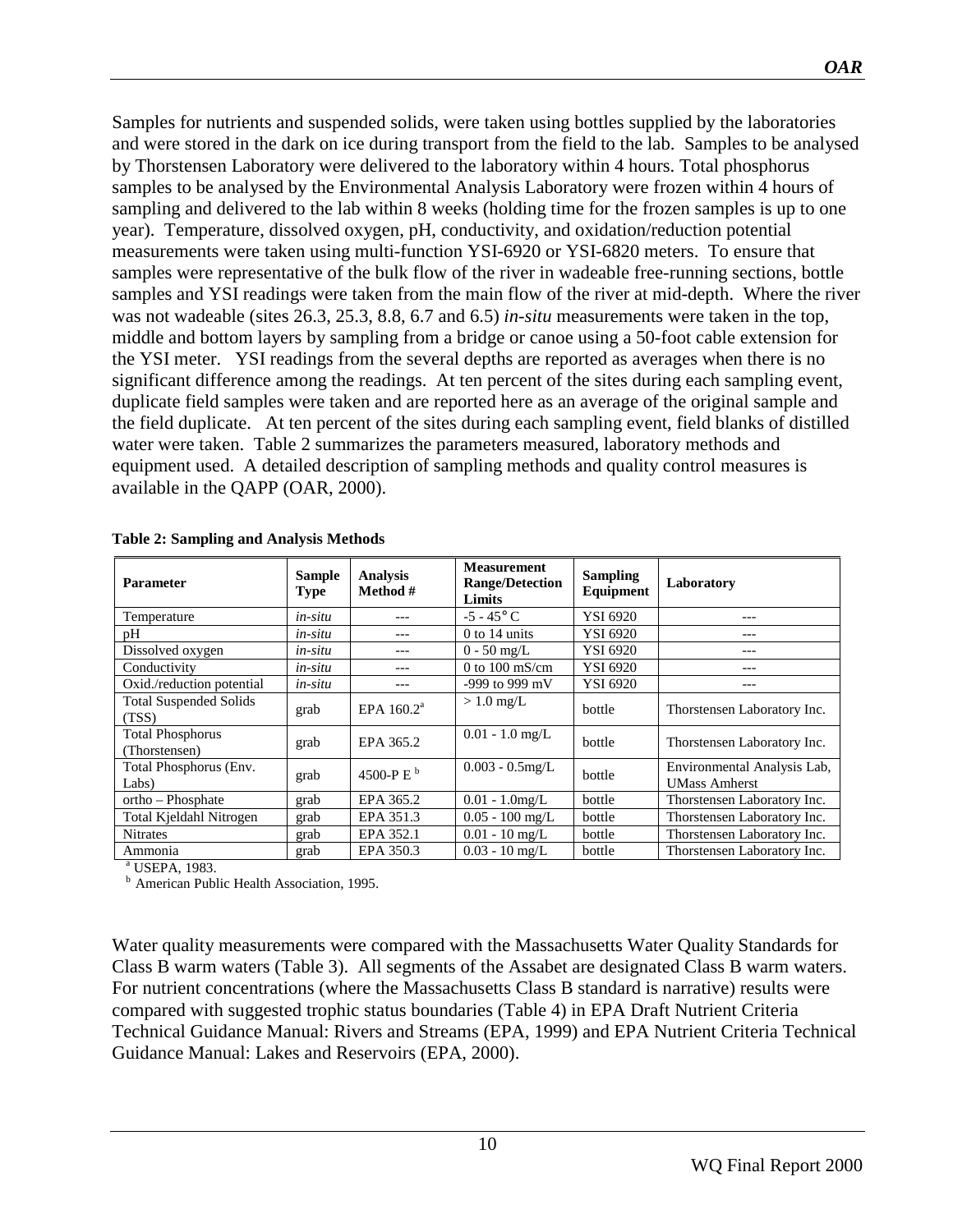<span id="page-10-0"></span>

| <b>Parameter</b> | <b>Standard</b>                                                                                                                                |
|------------------|------------------------------------------------------------------------------------------------------------------------------------------------|
| Dissolved oxygen | 5.0 mg/l and 60% saturation                                                                                                                    |
| pH               | $6.5 - 8.3$ for inland waters                                                                                                                  |
| <b>Nutrients</b> | "control cultural eutrophication"                                                                                                              |
| Temperature      | 28.3° C and $\Delta < 2.8$ ° C                                                                                                                 |
| Solids           | Not impair use, cause aesthetically<br>objectionable conditions, impair benthic<br>biota, or degrade the chemical composition of<br>the bottom |

\* MADEP. 1993. Massachusetts Surface Water Quality Standards - 314 CMR 4.00 1993

**Table 4: Trophic Classification Boundaries** 

| <b>System</b>             | <b>Parameter</b>    | Oligotrophic -<br>mesotrophic boundary<br>(mg/L) | Mesotrophic - eutrophic<br>boundary (mg/L) |
|---------------------------|---------------------|--------------------------------------------------|--------------------------------------------|
| Rivers and                | Total Phosphorus *  | 0.025                                            | 0.075                                      |
| <b>Streams</b>            | Total Nitrogen *    | 0.70                                             | 1.50                                       |
| Lakes and<br>Impoundments | Total Phosphorus ** | 0.01                                             | 0.02                                       |

\* adapted from USEPA, 1999.

\*\* adapted from USEPA. 2000.

## **Results and Discussion**

Monthly summary statistics and averages for the upper and lower reaches of the running sections of the river are presented in Table 5. Statistics for impounded sections of the river are presented in Table 6. Individual parameters are discussed below. Full monthly summaries of the water quality data are attached in the Appendix.

## **Reaches and Impoundments**

For the purposes of data analysis, the river is divided into an upper and a lower reach for the running sections of the river (those not immediately behind an dam), and impounded sections. Site 7.7 (Route 62, Maynard) was selected as the dividing point between the upper and lower reaches of the river because the nutrient concentrations, nitrates in particular, are markedly lower below site 7.7 and because flow is measured at the USGS Maynard gage at this site. The upper reach of the river is from site 30.1 (Route 9, Westborough) to site 7.7 (Route 62, Maynard). The lower reach of the river is from site 7.7 (Route 62, Maynard) to site 1.0 (near the outlet of Dakins Brook, Concord). Sites 31.0 and T2.9 are reported separately. Site 31.0 (Maynard Street, Westborough), the site nearest the headwaters of the Assabet and above the first wastewater treatment plant discharge, is the least impacted. Site T2.9 is on Nashoba Brook, Concord, between Warners Pond and the Assabet River; Nashoba Brook is the Assabet's largest tributary.

There are impoundments along the Assabet River above the dams at: Route 20, Northborough; Allen Street, Northborough; Route 85, Hudson; Gleasondale, Stow; Route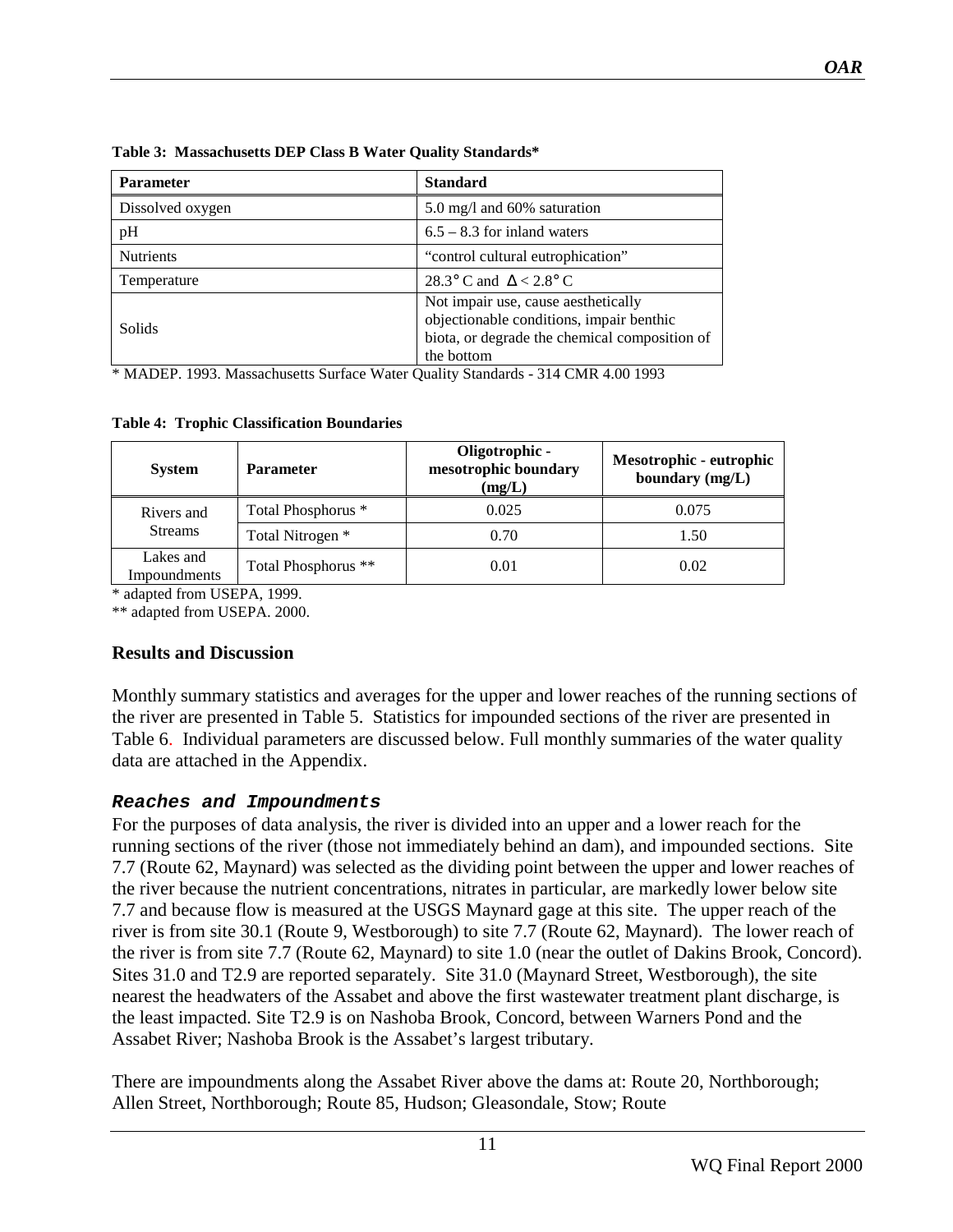#### <span id="page-11-0"></span>**Table 5: Reach Statistics**

|                 |                  |                                                                      |                | Statistics and Reach Averages (morning measurements on running river sections) |                |          |                          |            |                |         |                 |         |            |                  |           |                |           |
|-----------------|------------------|----------------------------------------------------------------------|----------------|--------------------------------------------------------------------------------|----------------|----------|--------------------------|------------|----------------|---------|-----------------|---------|------------|------------------|-----------|----------------|-----------|
|                 |                  |                                                                      |                | Water                                                                          | D <sub>0</sub> |          |                          | <b>TSS</b> | <b>Total P</b> | ortho-P | <b>Nitrates</b> | Ammonia | <b>TKN</b> | Available        | Available |                |           |
| <b>Dates</b>    | Site #           | Sample/Reach Locations <sup>a</sup>                                  | Statistic      | Temp $(C)$                                                                     | (mg/L)         | DO % Sat | pH                       | (mg/L)     | (mg/L)         | (mg/L)  | (mg/L)          | (mg/L)  | (mg/L)     | Nitrogen         | N: P      | <b>Total N</b> | Total N:P |
|                 | all              | All                                                                  | Maximum        | 23.3                                                                           | 9.02           | 99.5     | 6.99                     | 21.0       | 0.20           | 0.16    | 1.0             | 0.33    | 1.9        | 1.0              | 89.0      | 2.7            | 23.3      |
|                 | all              | All                                                                  | Minimum        | 19.4                                                                           | 4.56           | 50.1     | 6.21                     | 5.0        | 0.03           | < 0.01  | 0.5             | 0.08    | 0.06       | 0.6              | 5.1       | 0.7            | 7.8       |
|                 | 31.0             | Maynard St., Westboro                                                | Single Reading | 23.3                                                                           | 8.47           | 99.4     | 6.99                     | 19.0       | 0.03           | < 0.01  | 0.64            | 0.09    | 0.10       | 0.7              | 73.0      | 0.7            | 23.3      |
| 17-Jun-00       | $30.1 - 7.7$     | Rte 9 to Maynard Gage                                                | Average        | 20.4                                                                           | 7.29           | 80.7     | 6.41                     | 14.0       | 0.15           | 0.11    | 0.73            | 0.13    | 1.04       | $\overline{0.9}$ | 8.2       | 1.8            | 12.1      |
|                 | $7.7 - 1.0$      | Maynard Gage to Dakins                                               | Average        | 20.4                                                                           | 7.98           | 88.5     | 6.63                     | 13.6       | 0.14           | 0.10    | 0.83            | 0.09    | 0.58       | 0.9              | 21.0      | 1.4            | 10.9      |
|                 | T <sub>2.9</sub> | Nashoba Brook, Concord                                               | Single Reading | 20.8                                                                           | 8.28           | 92.5     | 6.72                     | 5.0        | 0.06           | < 0.01  | 0.81            | 0.08    | 0.45       | 0.9              | 89.0      | 1.3            | 21.0      |
|                 | all              | All                                                                  | Maximum        | 24.8                                                                           | 9.67           | 116.8    | 7.70                     | 41.0       | 0.86           | 0.86    | 5.60            | 0.20    | 2.00       | 5.7              | 215.0     | 7.1            | 142.0     |
|                 | all              | All                                                                  | Minimum        | 18.3                                                                           | 3.77           | 41.9     | 6.66                     | 5.0        | 0.02           | 0.01    | 0.13            | 0.04    | 0.72       | 0.2              | 6.2       | 1.6            | 8.3       |
| $15 - 1ul - 00$ | 31.0             | Maynard St., Westboro                                                | Single Reading | 18.3                                                                           | 7.59           | 80.7     | 7.19                     | 19.0       | 0.02           | 0.02    | 2.10            | 0.05    | 0.74       | 2.2              | 215.0     | 2.8            | 142.0     |
|                 | $30.1 - 7.7$     | Rte 9 to Maynard Gage                                                | Average        | 21.7                                                                           | 6.37           | 73.2     | 7.07                     | 14.9       | 0.34           | 0.30    | 2.93            | 0.09    | 1.11       | 3.0              | 14.4      | 4.0            | 13.8      |
|                 | $7.7 - 1.0$      | Maynard Gage to Dakins                                               | Average        | 23.7                                                                           | 6.27           | 74.0     | 7.16                     | 7.5        | 0.13           | 0.10    | 1.01            | 0.07    | 0.98       | 1.1              | 10.9      | 2.0            | 15.2      |
|                 | T <sub>2.9</sub> | Nashoba Brook, Concord                                               | Single Reading | 23.4                                                                           | 7.04           | 82.7     | 7.03                     | 7.0        | 0.04           | 0.01    | 0.13            | 0.05    | 0.98       | 0.2              | 18.0      | 1.1            | 27.8      |
|                 | all              | All                                                                  | Maximum        | 20.2                                                                           | 9.22           | 101.0    | 7.21                     | 16.5       | 0.60           | 0.55    | 4.0             | 0.24    | 1.7        | 4.2              | 41.0      | 5.3            | 77.0      |
|                 | all              | All                                                                  | Minimum        | 17.8                                                                           | 5.39           | 57.8     | 6.63                     | 2.0        | < 0.01         | < 0.01  | 0.24            | 0.05    | 0.53       | 0.3              | 7.6       | 0.8            | 8.8       |
|                 | 31.0             | Maynard St., Westboro                                                | Single Reading | 18.8                                                                           | 8.76           | 94.2     | 7.21                     | 10.5       | <0.01          | < 0.01  | 0.24            | 0.05    | 0.50       | 0.3              | 29.0      | 0.8            | 77.0      |
| 19-Aug-00       | $30.1 - 7.7$     | Rte 9 to Maynard Gage                                                | Average        | 18.9                                                                           | 7.36           | 79.4     | 6.91                     | 9.1        | 0.25           | 0.20    | 2.14            | 0.12    | 1.12       | 2.3              | 14.2      | 3.3            | 15.5      |
|                 | $7.7 - 1.0$      | Maynard Gage to Dakins                                               | Average        | 19.8                                                                           | 8.35           | 91.6     | 7.07                     | 5.7        | 0.10           | 0.07    | 1.15            | 0.09    | 0.90       | 1.2              | 17.7      | 2.1            | 20.0      |
|                 | T <sub>2.9</sub> | Nashoba Brook, Concord                                               | Single Reading | 19.3                                                                           | 8.17           | 88.7     | 6.86                     | 6.0        | 0.04           | 0.01    | 0.32            | 0.09    | 0.87       | 0.4              | 41.0      | 1.2            | 29.8      |
|                 | all              | All                                                                  | Maximum        | 19.7                                                                           | 9.08           | 93.1     | 7.33                     | 12.0       | 0.70           | 0.69    | 6.8             | 0.15    | 2.40       | 7.0              | 108.0     | 9.2            | 48.0      |
|                 | all              | All                                                                  | Minimum        | 13.6                                                                           | 4.86           | 50.7     | 6.65                     | 2.0        | 0.03           | < 0.01  | 0.20            | 0.08    | 0.92       | 0.3              | 8.1       | 1.2            | 9.6       |
| 16-Sep-00       | 31.0             | Maynard St., Westboro                                                | Single Reading | 13.6                                                                           | 9.08           | 87.3     | 7.33                     | 7.0        | 0.04           | < 0.01  | 1.00            | 0.08    | 0.92       | 1.1              | 108.0     | 1.9            | 48.0      |
|                 | $30.1 - 7.7$     | Rte 9 to Maynard Gage                                                | Average        | 17.7                                                                           | 6.77           | 71.1     | 6.91                     | 5.5        | 0.34           | 0.27    | 3.50            | 0.12    | 1.40       | $\overline{3.7}$ | 17.3      | 4.9            | 16.4      |
|                 | $7.7 - 1.0$      | Maynard Gage to Dakins                                               | Average        | 19.1                                                                           | 7.70           | 83.3     | 7.19                     | 5.8        | 0.12           | 0.07    | 1.40            | 0.12    | 1.50       | 1.5              | 22.7      | 2.9            | 23.8      |
|                 | T <sub>2.9</sub> | Nashoba Brook, Concord                                               | Single Reading | 19.2                                                                           | 7.57           | 82.1     | 7.00                     | 5.0        | 0.03           | 0.02    | 0.20            | 0.08    | 1.00       | 0.3              | 14.0      | 1.2            | 40.0      |
|                 | all              | All                                                                  | Maximum        | 15.5                                                                           | 10.59          | 98.2     | 7.27                     |            |                |         |                 |         |            |                  |           |                |           |
|                 | all              | All                                                                  | Minimum        | 9.2                                                                            | 5.57           | 52.0     | 6.75                     |            |                |         |                 |         |            |                  |           |                |           |
| $21-0ct-00$     | 31.0             | Maynard St., Westboro                                                | Single Reading | 9.2                                                                            | 8.28           | 72.1     | 7.03                     |            |                |         |                 |         |            |                  |           |                |           |
|                 | $30.1 - 7.7$     | Rte 9 to Maynard Gage                                                | Average        | 11.4                                                                           | 8.32           | 76.2     | 6.96                     |            |                |         |                 |         |            |                  |           |                |           |
|                 | $7.7 - 1.0$      | Maynard Gage to Dakins                                               | Average        | 11.2                                                                           | 9.74           | 88.8     | 6.98                     |            |                |         |                 |         |            |                  |           |                |           |
|                 | T <sub>2.9</sub> | Nashoba Brook, Concord                                               | Single Reading | $\overline{\phantom{a}}$                                                       | $\mathbf{L}$   | --       | $\overline{\phantom{a}}$ |            |                |         |                 |         |            |                  |           |                |           |
|                 |                  | $\frac{a}{a}$ Excluding impoundment sites: 26.3, 25.3, 8.8, and 6.7. |                |                                                                                |                |          |                          |            |                |         |                 |         |            |                  |           |                |           |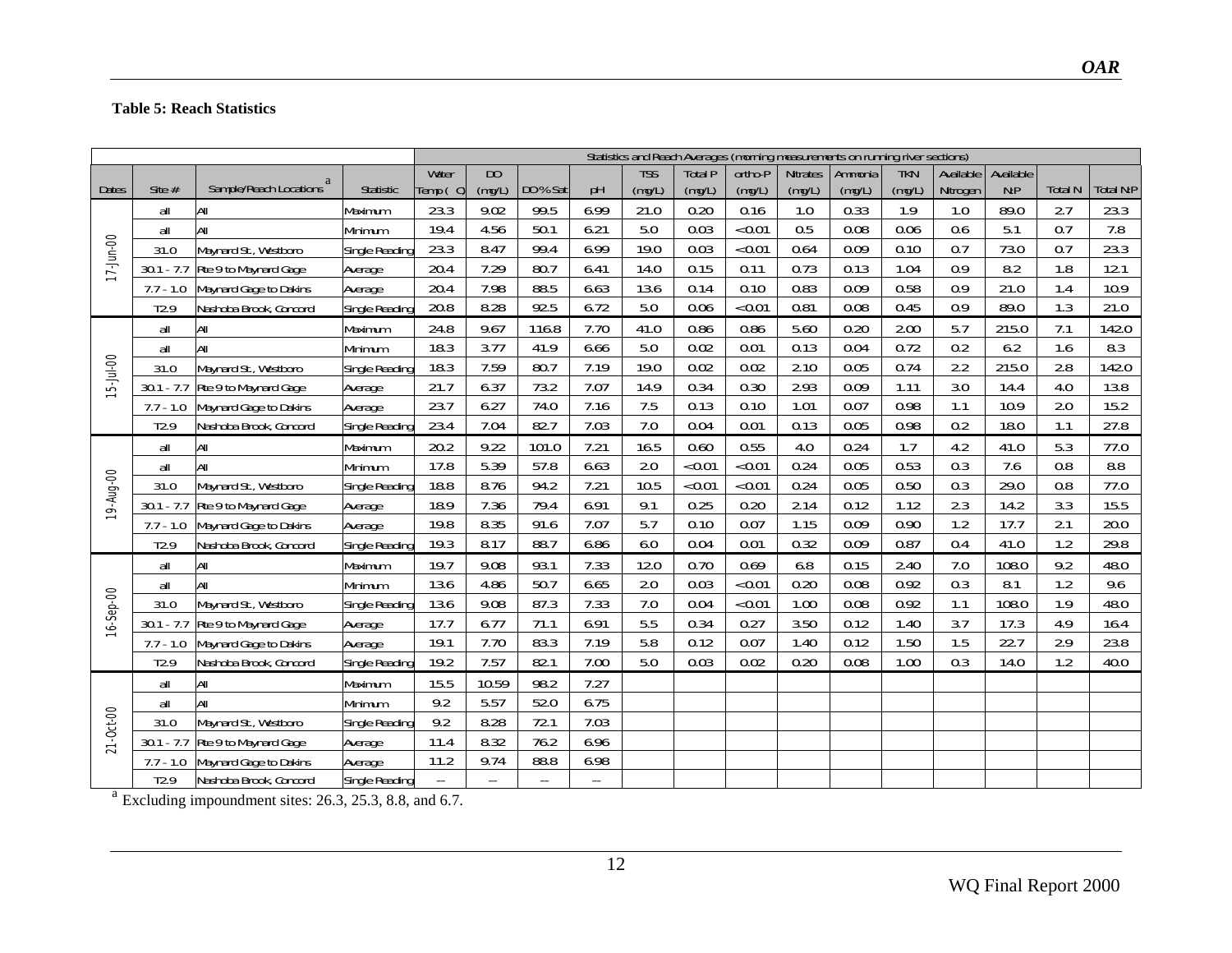### <span id="page-12-0"></span> **Table 6: Impoundment Statistics**

|                                       |          |                                |                  | Statistics and Impoundment Averages (all depths averaged) |                          |                          |      |                            |            |                          |
|---------------------------------------|----------|--------------------------------|------------------|-----------------------------------------------------------|--------------------------|--------------------------|------|----------------------------|------------|--------------------------|
| Dates                                 | Site $#$ | Impoundment Location           | <b>Statistic</b> | Water<br>Temp<br>$(^{\circ}C)$                            | D <sub>0</sub><br>(mg/L) | D <sub>0</sub><br>% Sat  | pH   | Cond.<br>$(\mu S/cm)$      | <b>ORP</b> | Total<br>Depth (ft)      |
|                                       | all      | All                            | Maximum          | 24.4                                                      | 7.55                     | 87.7                     | 6.48 | 478                        | $-15.5$    | 2.5                      |
|                                       | all      | All                            | Minimum          | 20.1                                                      | 5.20                     | 58.0                     | 6.10 | 263                        | 247        | 12.5                     |
|                                       | 26.3     | above Rte 20 dam, Northboro    | Average          | 20.7                                                      | 5.20                     | 58.0                     | 6.34 | 478                        | 183        | 2.5                      |
| $17$ -Jun-00                          | 25.3     | above Allen St. dam, Northboro | Average          | 20.1                                                      | 8.02                     | 87.8                     | 6.47 | 413                        | 190        | 6.0                      |
|                                       | 8.8      | Ben Smith Impound., Maynard    | Average          | 22.1                                                      | 7.21                     | 81.9                     | 6.06 | $\overline{\phantom{a}}$   | 216        | 5.4                      |
|                                       | 6.7      | Powdermill Impound., Acton     | Average          | 20.5                                                      | 7.83                     | 87.1                     | 6.50 | 263                        | 230        | 9.0                      |
|                                       | all      | All                            | Maximum          | 24.8                                                      | 11.91                    | 143.0                    | 6.86 | 760                        | 176        | 13.0                     |
|                                       | all      | All                            | Minimum          | 20.5                                                      | 0.46                     | 5.0                      | 8.53 | 354                        | $-241$     | 3.0                      |
| 15-16 July 00                         | 26.3     | above Rte 20 dam, Northboro    | Average          | 20.5                                                      | 5.16                     | 57.4                     | 6.91 | 760                        | 124        | 2.0                      |
|                                       | 25.3     | above Allen St. dam, Northboro | Average          | 21.2                                                      | 6.73                     | 76.0                     | 7.05 | 693                        | 82         | 4.0                      |
|                                       | 8.8      | Ben Smith Impound., Maynard    | Average          | 23.2                                                      | 6.19                     | 72.9                     | 7.12 | 430                        | 68         | 6.5                      |
|                                       | 6.7      | Powdermill Impound., Acton     | Average          | 24.0                                                      | 6.36                     | 75.8                     | 7.25 | 444                        | 66         | 4.4                      |
|                                       | all      | All                            | Maximum          | 20.5                                                      | 8.76                     | 97.7                     | 7.02 | 650                        | 172        | 12.8                     |
| 19-20 August 00<br>Morning (4 - 8 am) | all      | All                            | Minimum          | 17.9                                                      | 3.61                     | 44.9                     | 6.38 | 176                        | $-80$      | 3.2                      |
|                                       | 26.3     | above Rte 20 dam, Northboro    | Average          | 18.8                                                      | 5.21                     | 56.0                     | 6.79 | 650                        | 30         | 4.0                      |
|                                       | 25.3     | above Allen St. dam, Northboro | Average          | 17.9                                                      | 7.93                     | 83.6                     | 7.00 | 493                        | 9          | 4.0                      |
|                                       | 8.8      | Ben Smith Impound., Maynard    | Average          | 20.0                                                      | 7.60                     | 84.5                     | 6.76 | 334                        | 114        | 5.8                      |
|                                       | 6.7      | Powdermill Impound., Acton     | Average          | 20.0                                                      | 7.76                     | 85.4                     | 6.95 | 362                        | 11         | 6.6                      |
|                                       | all      | All                            | Maximum          | 23.4                                                      | 13.98                    | 159.4                    | 8.62 | 473                        | 55         | 12.5                     |
| 19-20 August 00                       | all      | All                            | Minimum          | 18.2                                                      | 2.53                     | 26.8                     | 6.53 | 186                        | $-100$     | 3.0                      |
|                                       | 26.3     | above Rte 20 dam, Northboro    | Average          | --                                                        | --                       | --                       | --   | $\overline{\phantom{a}}$ . | $-$        | $\overline{\phantom{a}}$ |
|                                       | 25.3     | above Allen St. dam, Northboro | Average          | --                                                        | --                       | $\overline{\phantom{a}}$ | --   | --                         | ٠.         | --                       |
| Afternoon (4 - 7 pm)                  | 8.8      | Ben Smith Impound., Maynard    | Average          | 21.5                                                      | 9.65                     | 110.0                    | 7.14 | 341                        | $-27$      | 7.4                      |
|                                       | 6.7      | Powdermill Impound., Acton     | Average          | 21.6                                                      | 9.84                     | 112.0                    | 7.66 | 358                        | $-27$      | 5.9                      |
|                                       | all      | All                            | Maximum          | 18.1                                                      | 7.59                     | 78.7                     | 7.26 | 522                        | 117        | $12 +$                   |
|                                       | all      | All                            | Minimum          | 16.9                                                      | 5.45                     | 57.1                     | 6.77 | 320                        | 35         | 3.0                      |
| 16-17 Sept 00                         | 26.3     | above Rte 20 dam, Northboro    | Average          | 16.9                                                      | 5.53                     | 57.1                     | 6.70 | 331                        | 110        | 3.0                      |
|                                       | 25.3     | above Allen St. dam, Northboro | Average          | 17.0                                                      | 7.57                     | 78.4                     | 6.93 | 321                        | 92         | 5.0                      |
|                                       | 8.8      | Ben Smith Impound., Maynard    | Average          | 17.8                                                      | 5.58                     | 58.9                     | 6.92 | 513                        | 73         | 6.6                      |
|                                       | 6.7      | Powdermill Impound., Acton     | Average          | 18.2                                                      | 6.57                     | 69.7                     | 7.00 | 444                        | 80         | 6.7                      |
|                                       | all      | All                            | Maximum          | 12.1                                                      | 8.87                     | 81.2                     | 6.92 | 450                        | 356        | $12 +$                   |
|                                       | all      | All                            | Minimum          | 11.0                                                      | 5.51                     | 51.4                     | 6.67 | 312                        | $-53$      | 3.0                      |
| 21-22 Oct 00                          | 26.3     | above Rte 20 dam, Northboro    | Average          | 12.3                                                      | 6.29                     | 58.9                     | 6.96 | 556                        | 269        | 3.0                      |
|                                       | 25.3     | above Allen St. dam, Northboro | Average          | 11.1                                                      | 8.66                     | 78.8                     | 7.09 | 450                        | 241        | 4.5                      |
|                                       | 8.8      | Ben Smith Impound., Maynard    | Average          | 11.5                                                      | 7.85                     | 72.2                     | 6.79 | 351                        | 234        | 6.2                      |
|                                       | 6.7      | Powdermill Impound., Acton     | Average          | 11.7                                                      | 8.12                     | 74.9                     | 6.85 | 337                        | 196        | 5.8                      |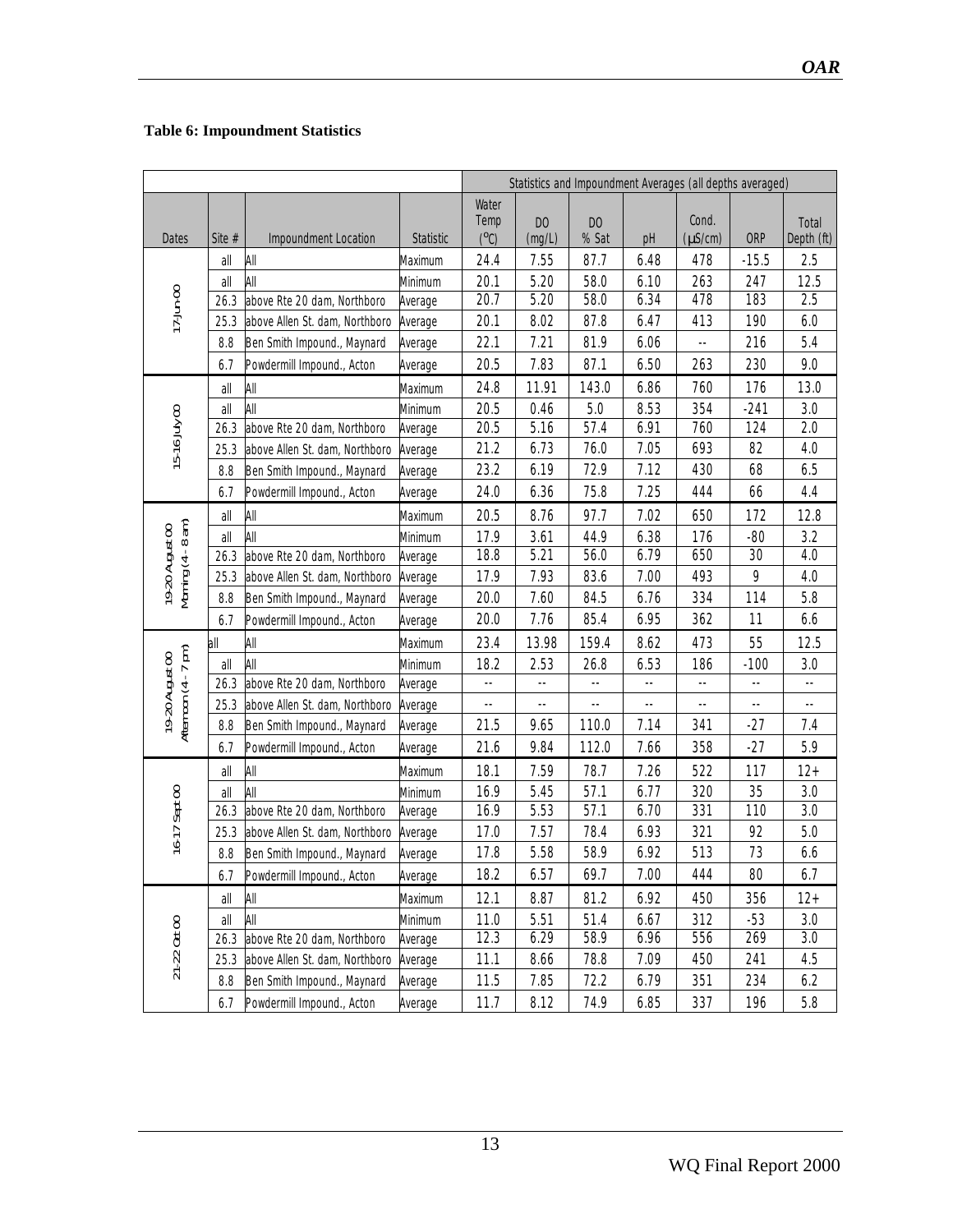

<span id="page-13-0"></span>**Figure 4: Dissolved Oxygen Concentrations in Free-Flowing Sections (July 99 vs. July 00)**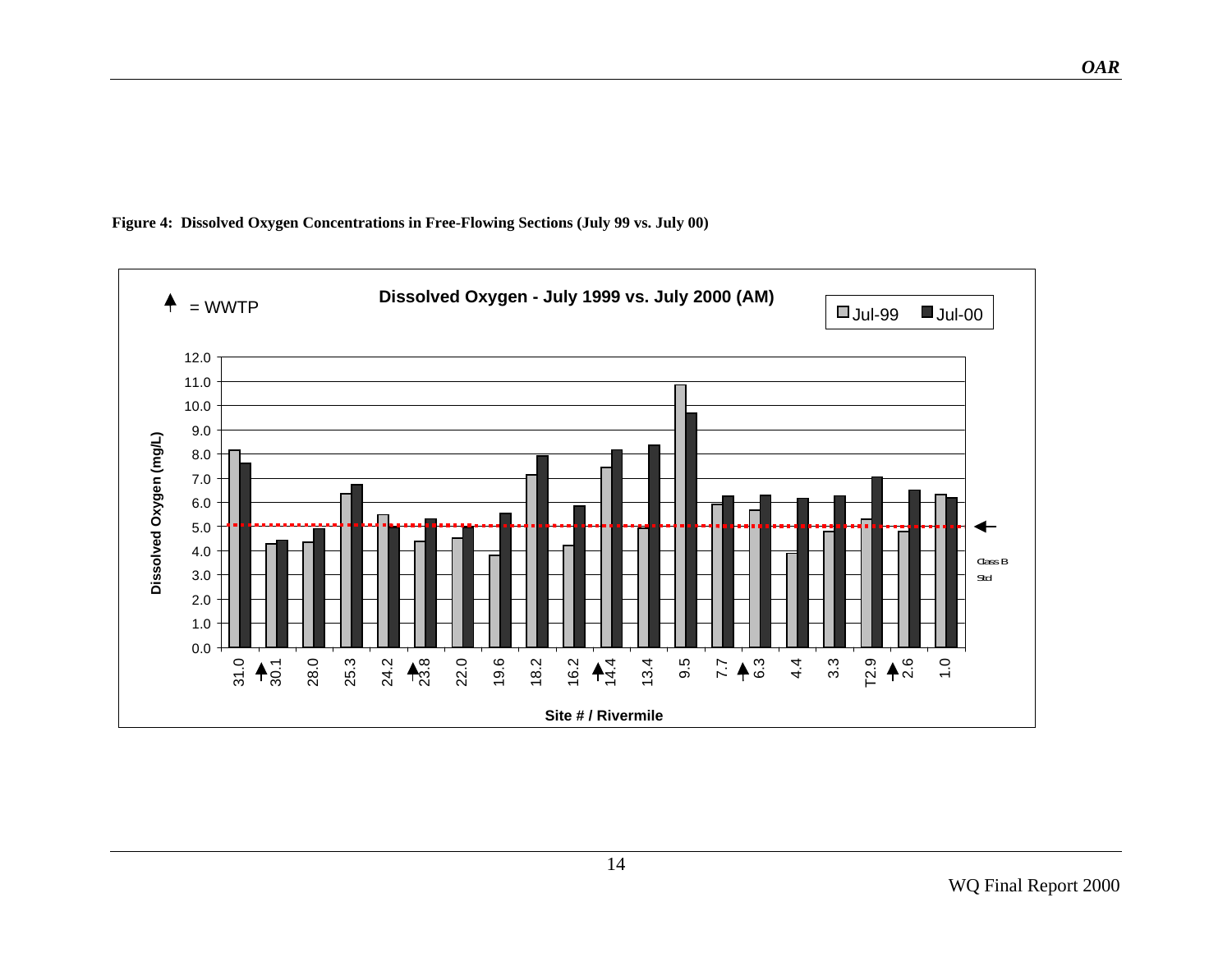<span id="page-14-0"></span>62/117 (Ben Smith dam), Maynard; Route 62 (Powdermill dam), Acton. *In-situ* measurements were taken in all of the impoundments except Rte 85, Hudson.

#### **Flow**

River flow, as measured at the UGSG gage in Maynard, were approximately 2 - 10 times higher in the summer of 2000 than in the corresponding months in 1999 (Table 7). Except for July 2000, flows this summer were near or above the mean monthly flow.

|           | Flow at USGS Maynard Gage (cfs)           |      |      |  |  |  |  |  |  |
|-----------|-------------------------------------------|------|------|--|--|--|--|--|--|
| Month     | Mean Monthly <sup>a</sup><br>1999<br>2000 |      |      |  |  |  |  |  |  |
| June      | 24                                        | 260  | 153  |  |  |  |  |  |  |
| July      | 14                                        | 43   | 73.4 |  |  |  |  |  |  |
| August    | 20                                        | 90   | 61.7 |  |  |  |  |  |  |
| September |                                           | l 20 | 63.3 |  |  |  |  |  |  |
| October   | Not tested                                | 88   |      |  |  |  |  |  |  |

#### **Table 7: Flows in 1999 and 2000**

 $^{\text{a}}$  based on 57 years of record at the USGS gage in Maynard

#### **Temperature and pH**

Dissolved oxygen, temperature, pH, conductivity, and oxidation-reduction potential (ORP) measurements were taken in June, July, August, September, and October between 4am - 8am, when daily dissolved oxygen concentrations are expected to be at their lowest.

Temperatures in running sections ranged from  $9.2 - 24.8$  ° C, meeting the water quality standard of 28.3 ° C for Class B warm waters. However, in October the temperature change between sites 31.0 and 30.1 (above and below the Westborough waste water treatment plant) exceeded the water quality standard, a change of  $> 2.8^{\circ}$  C. pH measurements in running sections ranged from 6.21 to 7.70 units, which met the Class B standards.

Temperatures in the impoundments were generally warmer, from 11.0 to 24.8  $\degree$  C. In the impoundments, pHs ranged from 6.10 - 8.62. Site 6.7-4 in the Powdermill Impoundment was above the Class B pH standard (pH 8.3) during the July morning and August afternoon samplings. Site 6.7-4 is over a shallow mud bar covered with abundant rooted vegetation and the high pH is likely associated with high photosynthetic activity.

## **Dissolved Oxygen**

Dissolved oxygen (DO) concentrations are generally at their lowest between 5 am - 8 am after plant and microbial respiration has been removing oxygen from the water column during the night. Low morning concentrations and large diurnal variations in DO indicate eutrophic conditions. Morning DO concentrations in the free-flowing sections ranged from 4.56 - 9.02 mg/L in June, 3.77 - 9.67 mg/L in July, 5.39 - 9.22 mg/L in August, 4.86 - 9.08 mg/L in September, and 5.57 - 10.59 mg/L in October. DO concentrations failed to meet water quality standards (5.0 mg/L DO and 60% saturation) at one site in June and at five sites in July.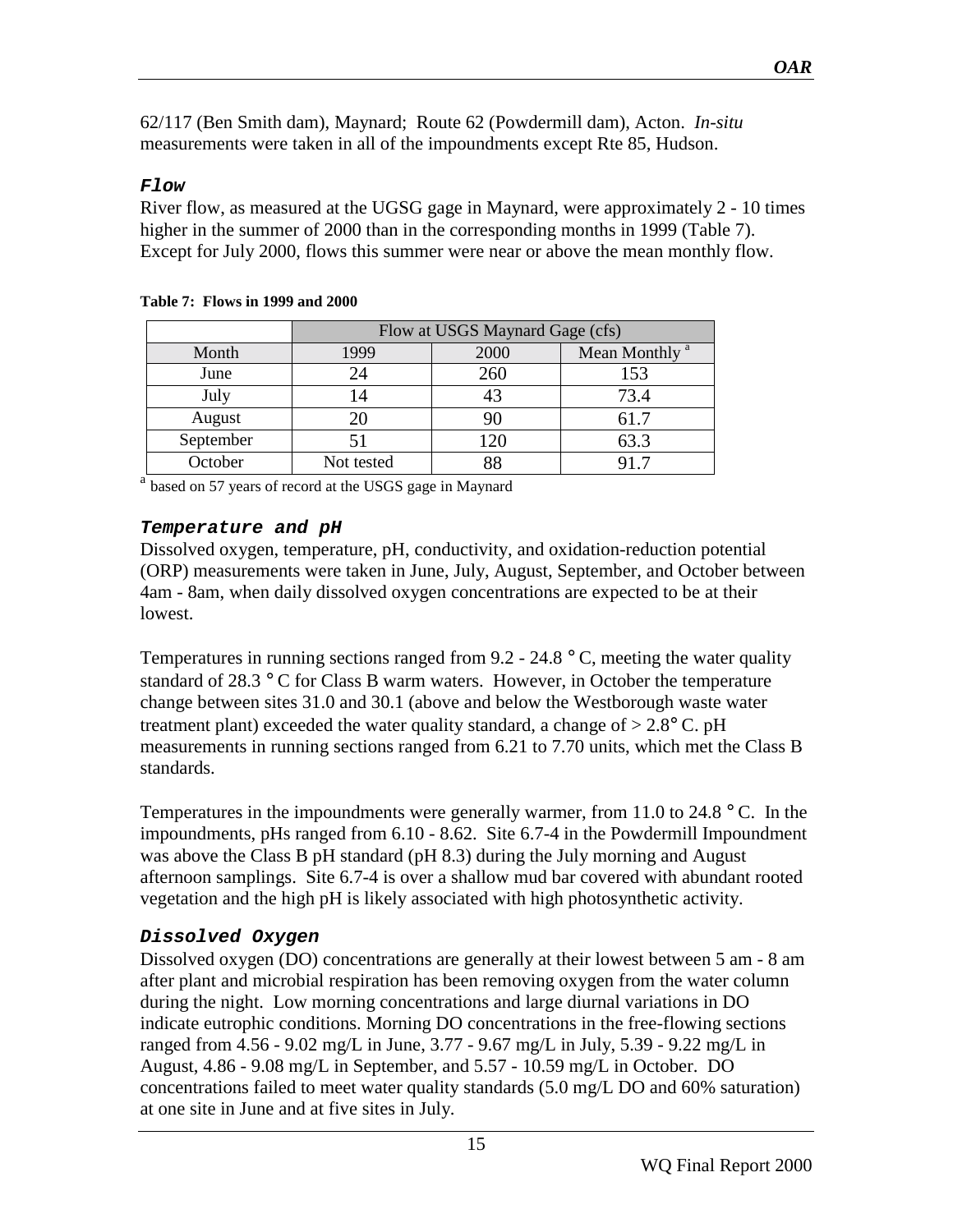<span id="page-15-0"></span>Figure 4, shows the distribution of morning DO concentrations in free-flowing sections in July 2000, when river flows were the lowest for the summer, compared with DO concentrations in July 1999. Although dissolved oxygen concentrations were generally higher than they had been in July 1999, five sites in July 2000 still failed to meet the Massachusetts Class B water quality standard of 5.0 mg/L DO.

Morning DO concentrations in the impoundments (sites 26.3, 25.3, 8.8, and 6.7 all depths) ranged from 5.20 -7.55 mg/L in June, 0.46 - 11.91 mg/L in July, 3.61 - 8.76 mg/L in August, 5.45 - 7.59 mg/L in September, and 5.51 - 8.87 mg/L in October. Site 8.8-4, the deepest site sampled in the Ben Smith Impoundment shows consistent stratification of DO over depth from July to September (Figure 5). This site is in the main channel of the impoundment and had little plant growth over the summer.



**Figure 5: Dissolved Oxygen Profile, Ben Smith Impoundment Site 8.8-4** 

Although conditions were not as extreme as they had been in summer 1999, very high and very low dissolved oxygen concentrations, both of which damage fish habitat, were again recorded in the Ben Smith and Powdermill Impoundments. Dissolved oxygen concentrations in excess of 125% saturation are considered dangerous to fish (Behar 1996). DO concentrations over 125% saturation were measured in the surface waters (~ 1.0 ft) of Ben Smith sites 3, 4 and 5 and Powdermill site 4 in the August afternoon survey. DO concentrations below the Class B standard  $(5.0 \text{ mg/L})$  were measured in the bottom layers (>4.5 ft.) at Ben Smith sites 4 and 5 in July, August and September, and in the bottom layer of Powdermill site 4 in September.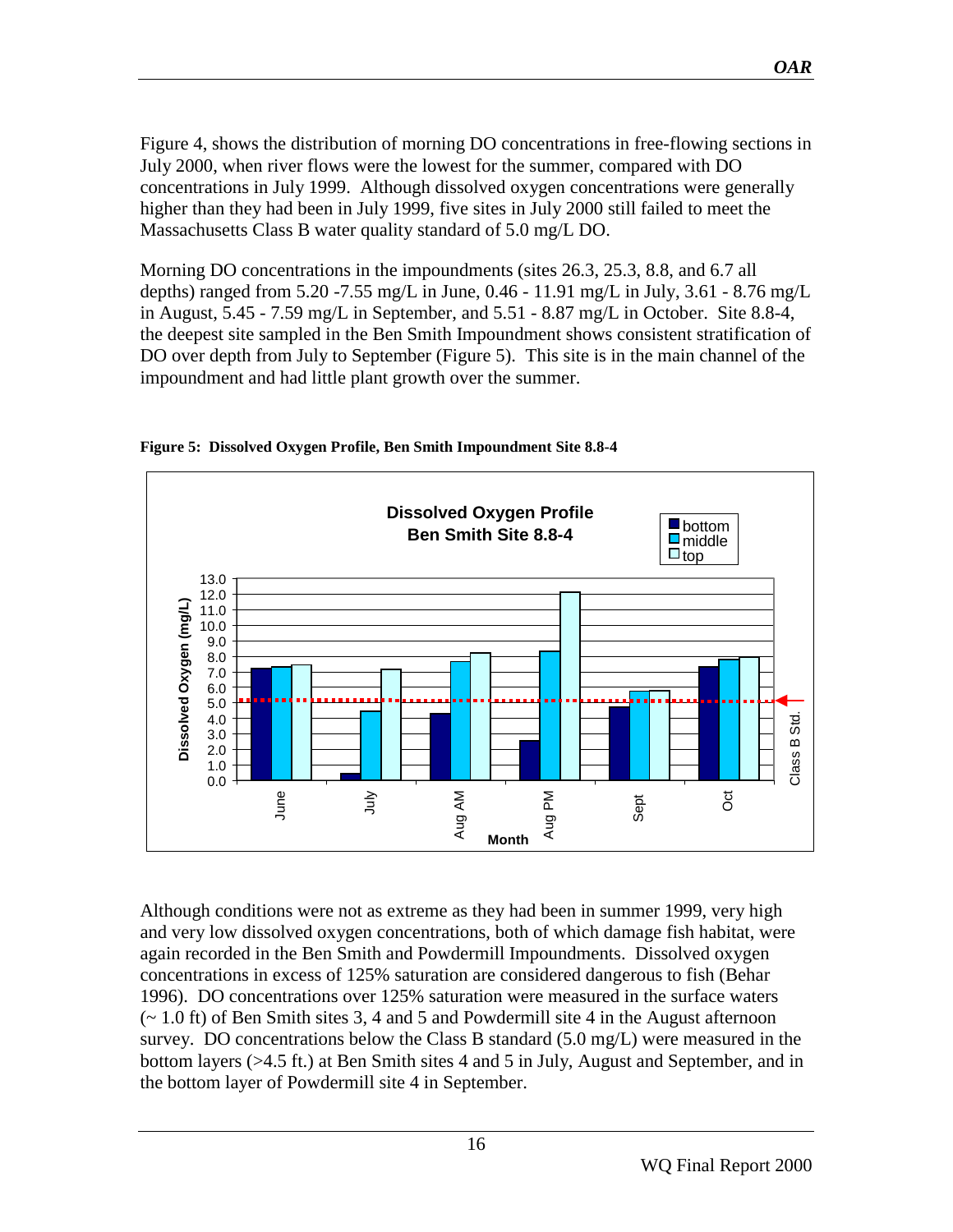## <span id="page-16-0"></span>**Diurnal Variation**

In August, morning and afternoon *in-situ* measurements were taken to assess diurnal variation in the Ben Smith and Powdermill Impoundments. The most significant diurnal changes measured were in dissolved oxygen, pH, and temperature. The diurnal changes were largest in the surface  $(\sim 1.0 \text{ ft})$  and shallow mid-layers (1.0 - 4.5 ft) of the two impoundments. Changes (averaged over the five sampling sites in each impoundment) in dissolved oxygen and pH are shown for three depth ranges in Figure 6. Changes in temperature ranged from 0-3.4  $\degree$  C; changes in DO ranged from -1.7 - 5.2 mg/L; changes in pH ranged from -0.03 - 1.68. The largest changes in pH were generally associated with the largest swings in DO and were likely due to photosynthetic activity.



#### **Figure 6: Diurnal Variation vs. Depth**

# **Nutrients**

Summary statistics for nutrient and solids concentrations are in Table 5. Figures 7 - 10 show typical distributions of nutrient concentrations along the river in July 2000 compared with July 1999. In general, the nutrient concentrations in 2000 were again in the eutrophic or hyper-eutrophic ranges and were higher in the upper reach of the river than in the lower reach. Nutrient concentrations at site 31.0 (Maynard St., Westborough) and T.2.9 on Nashoba Brook were generally in the mesotrophic range.

Concentrations of total phosphorus (which represents both the dissolved and particulate phosphorus in the water column) tended to be highest in the upper reaches of the river where dilution of the wastewater treatment plant effluent by baseflow was the least (Figure 7). All sites except 31.0 (Maynard St., Westborough) and T2.9 (Nashoba Brook) exceeded 0.075 mg/L total phosphorus, the phosphorus threshold for eutrophication of rivers, on all dates tested. Concentrations of ortho-phosphorus, which represents the available phosphorus in the water column, ranged from <0.01 - 0.86 mg/L along the river.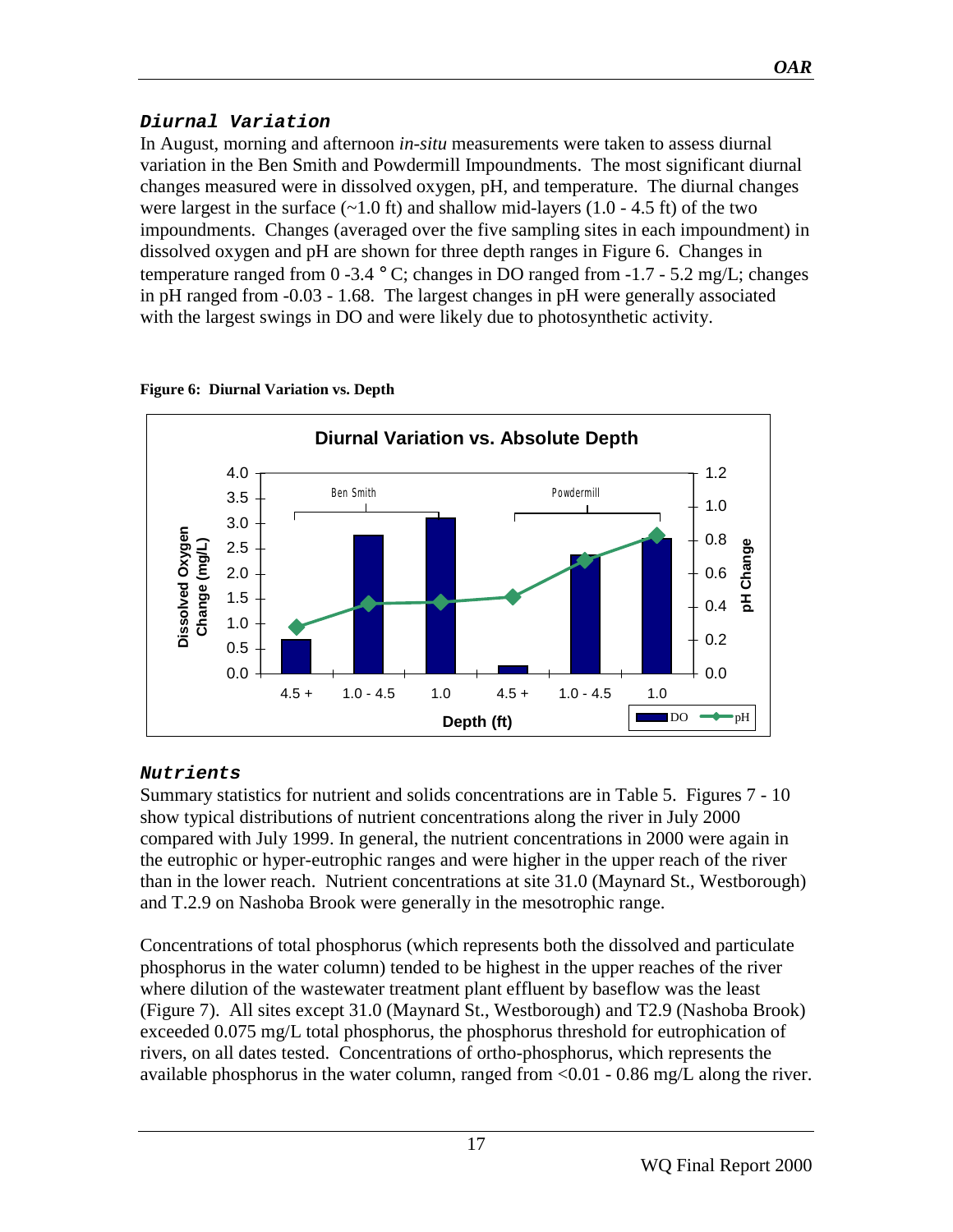<span id="page-17-0"></span>Nitrogen species concentrations were also high. Total nitrogen (TN, calculated as the sum of TKN and nitrates concentrations) concentrations were consistently  $\sim$  1 - 4.5 times higher in the upper reach of the river than in the lower reach. TN concentrations exceeded 1.5 mg/L, the TN threshold for eutrophication, on each date tested at all but a few sites. Available nitrogen (the sum of nitrates and ammonia) represents the fraction of nitrogen readily available for uptake by plants. Available nitrogen ranged from 0.29 - 6.95 mg/L along the river. Nitrate concentrations ranged from 0.24 - 6.8 mg/L and ammonia concentrations ranged from 0.04 - 0.33 mg/L along the river.

**Comparison of Nutrient Concentrations in July 1999 and 2000**  Although river flows were significantly higher and nutrient concentrations were generally lower in the summer of 2000 than they had been in 1999 (see Table 7), nutrient concentrations were still in the eutrophic and hypereutrophic ranges. Non-point sources may be significant contributors to the nutrient loads in the river at higher flows, offsetting the potential decreases in nutrient concentration from increased dilution of the point sources.

Figures 7 - 10 show typical nutrient concentrations along the river in July '00 compared with July '99. Total and ortho-phosphorus concentrations were significantly lower in 2000 all along the river: TP was an average of 32% lower and ortho-P was an average of 21% lower than in July '99. So, although flows three times higher in July '00, phosphorus concentrations in the river were not reduced by 66%. This suggests the reduction in nutrient concentrations gained by increased dilution of the wastewater treatment plant effluent were offset by increases in non-point source phosphorus loads.

In the upper reach, total nitrogen and available nitrogen concentrations were generally lower in 2000 than in 1999, but in the lower reach concentrations were higher starting at site 9.6. Site 9.6 is just below the long impounded stretch between the Gleasondale dam and White Pond Road. This difference between upper and lower reaches could be attributed to slightly lower water temperatures, higher flushing rates, and slower plant growth leading to lower uptake of nitrogen species in the impounded sections in 2000. Although OAR did not undertake a macrophyte assessment in this study, ENSR reported (ENSR 2000) that total biomass values and density levels observed during their Summer 2000 survey of the six major impoundments were smaller than those in their Summer 1999 survey.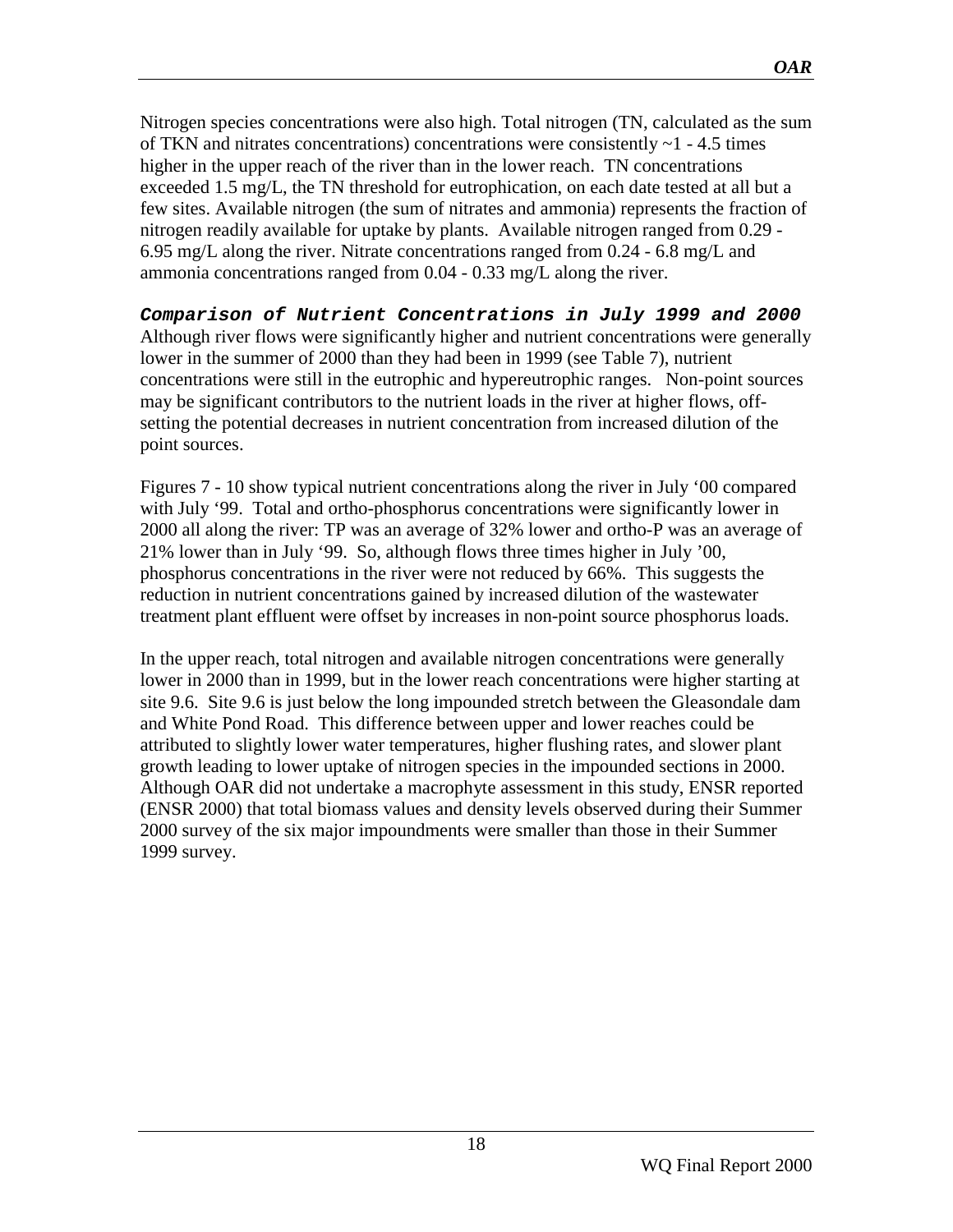<span id="page-18-0"></span>**Figure 7: Total Phosphorus**



#### **Figure 8: ortho-Phosphate**

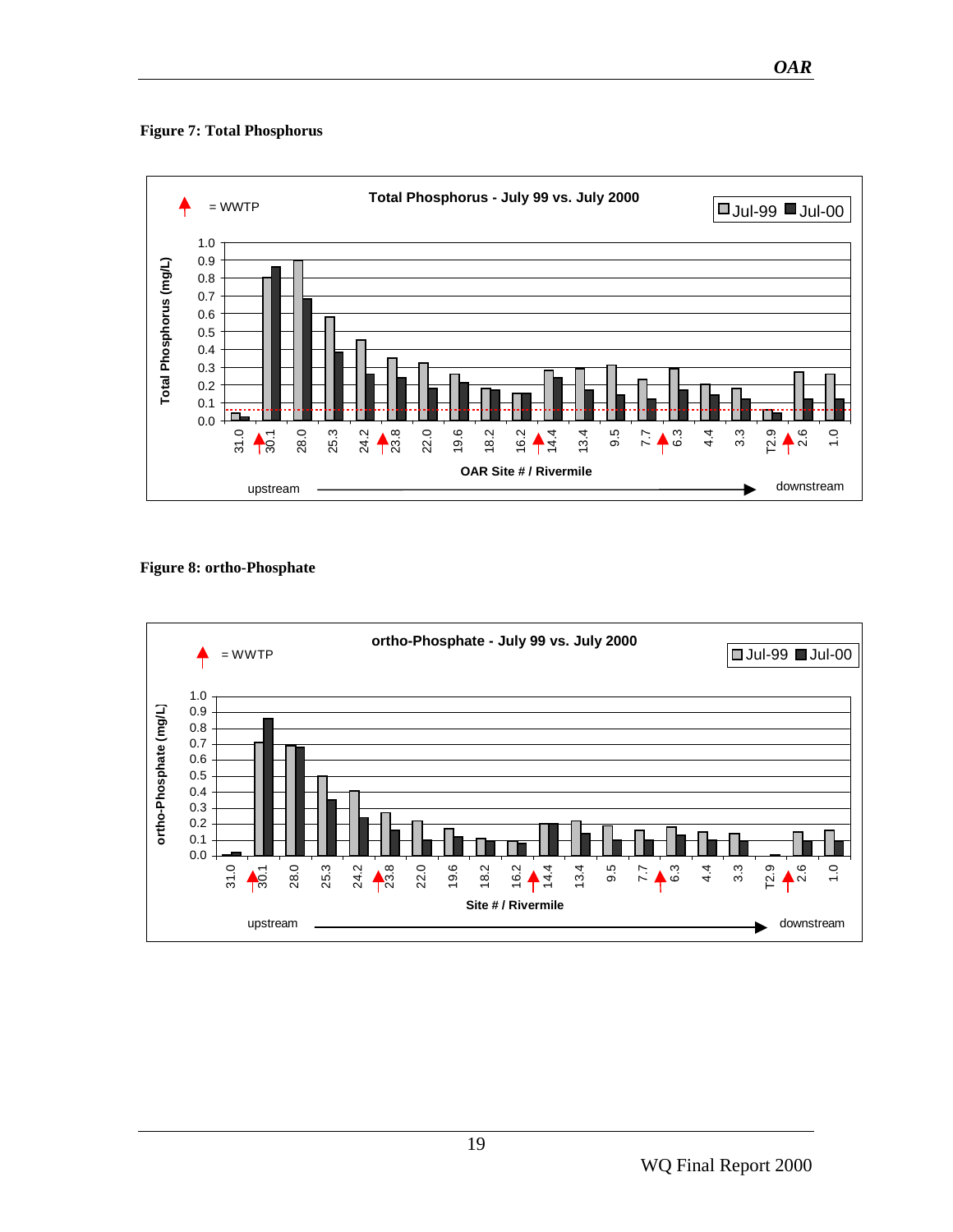#### <span id="page-19-0"></span>**Figure 9: Total Nitrogen**



**Figure 10: Available Nitrogen** 

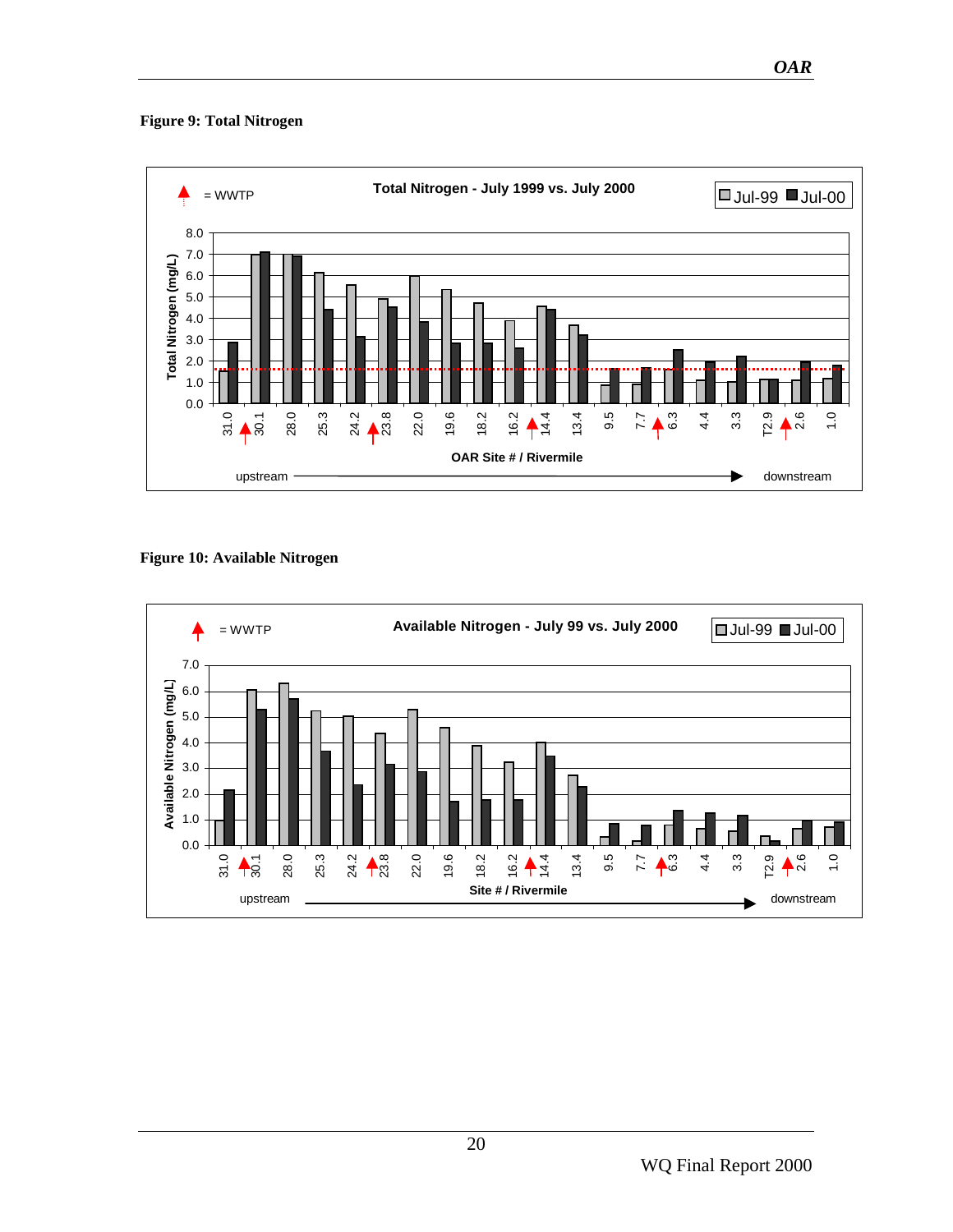## <span id="page-20-0"></span>**Conclusions**

River flows in the Assabet in the summer of 2000 were near average for the 57 years of record at the USGS gage in Maynard in sharp contrast with the low flows in 1999. While river flows were higher, water temperatures slightly lower, and aquatic plant growth less in the summer of 2000 than they had been in 1999, the river still showed signs of severe eutrophication.

Low morning dissolved oxygen concentrations and large diurnal changes in DO concentration are indicative of eutrophication and may be harmful to fish and other aquatic organisms. Dissolved oxygen concentrations failed to meet the Class B standard at in June and July at several sites along the running sections of the river and in the deeper waters (>4.5 ft.) at two sites in the Ben Smith Impoundment and one site in the Powdermill Impoundment. Large diurnal changes (1.3 - 5.2 mg/L) in dissolved oxygen concentrations were measured in the shallow waters of the Ben Smith and Powdermill Impoundments.

Nutrient concentrations were lower in the summer of 2000 than in 1999, but were still in the eutrophic to hyper-eutrophic ranges, capable of supporting excess aquatic plant growth. Nutrient concentrations, both phosphorus and nitrogen species, were highest in the upper reach of the river where there is least dilution of the wastewater treatment plant effluent by natural flow. The lower nutrient concentrations in the lower half of the river may be explained by several possible factors: the larger proportion of natural flow to effluent in the river, nutrient uptake by plants during the growing season, and deposition of bound nutrients to the sediments in slow moving river sections. Non-point sources may contribute to the nutrient loads in the river at higher flows, off-setting the potential decreases in nutrient concentration from increased dilution of the point sources.

Because nutrient concentrations are so high in the Assabet, control and remediation must be approached on multiple fronts: reduce both point and non-point nutrient inputs to the river, protect baseflow, and assess sediment conditions. A fishable, swimmable Assabet River would be a valuable asset to the communities in its watershed.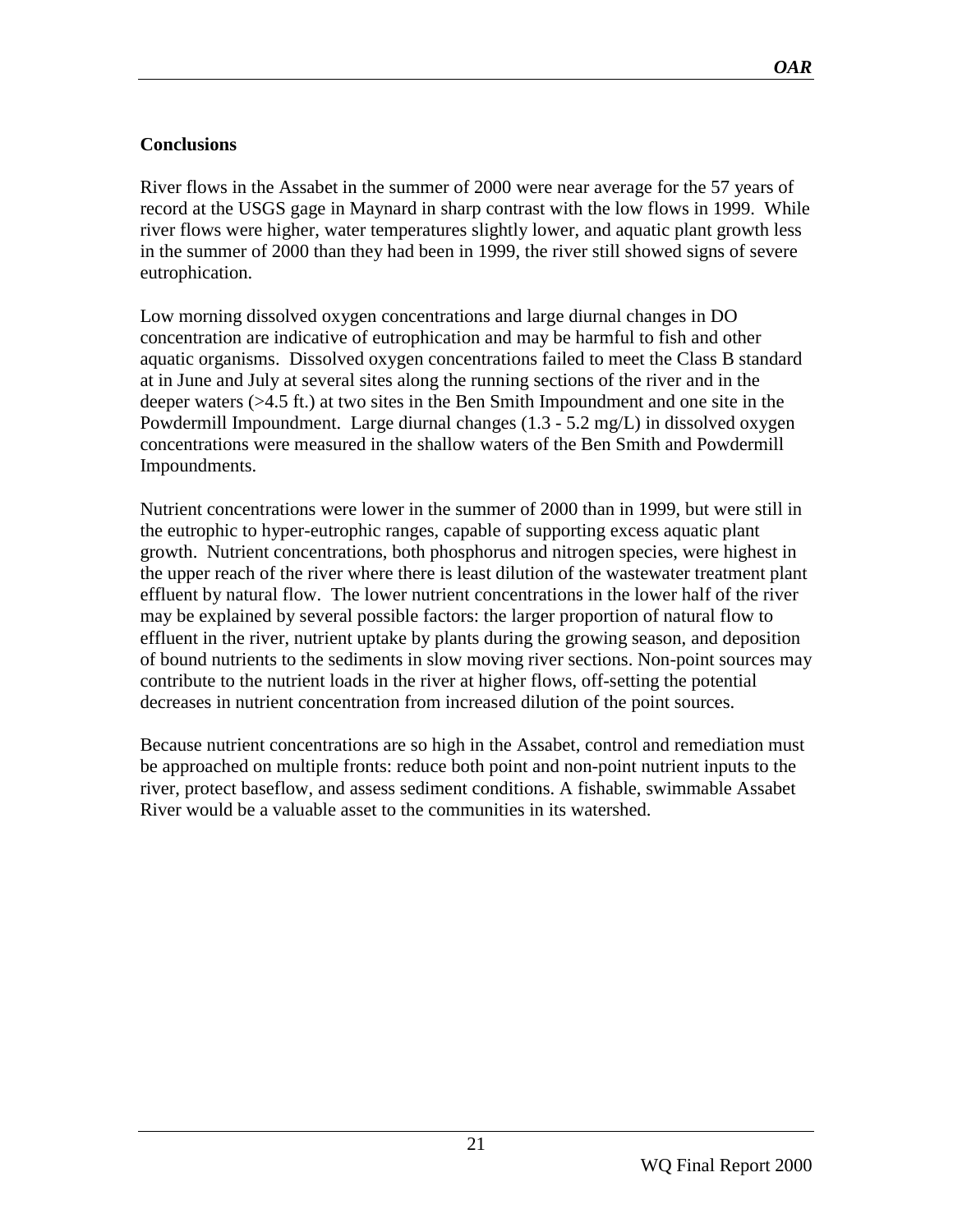## **References**

American Public Health Association. 1995. Standard Methods for the Examination of Water and Wastewater, 19<sup>th</sup> Edition. American Public Health Association, American Water Works Association, Water Pollution Control Federation, Washington D.C., 1995.

Behar, Sharon. 1996. Testing the Waters: Chemical and Physical Vital Signs of a River. Kendall/Hunt Publishing Company.

ENSR. 2000. SuAsCo Watershed Phased Assabet River TMDL Study: Part One – Draft Final Report. ENSR International, Document # 9000-259-100. December 2000.

MADEP. Surface Water Quality Standards. 314 CMR 4.0 Division of Water Pollution Control. May 1, 1998.

OAR. 2000. Quality Assurance Project Plan for the Volunteer Water Monitoring Program. Organization for the Assabet River. January 2000.

USEPA. 1983. Methods for Chemical Analysis of Water and Wastes. U.S. Environmental Protection Agency, Environmental Monitoring and Support Laboratory, Cincinnati. EPA-600/4-87-017. March 1983.

USEPA. 1999. Draft Nutrient Criteria Technical Guidance Manual: Rivers and Streams. EPA-822-D-99-003. September 1999.

USEPA. 2000. Nutrient Criteria Technical Guidance Manual: Lakes and Reservoirs. First Edition. EPA-822-B-00-001. April 2000.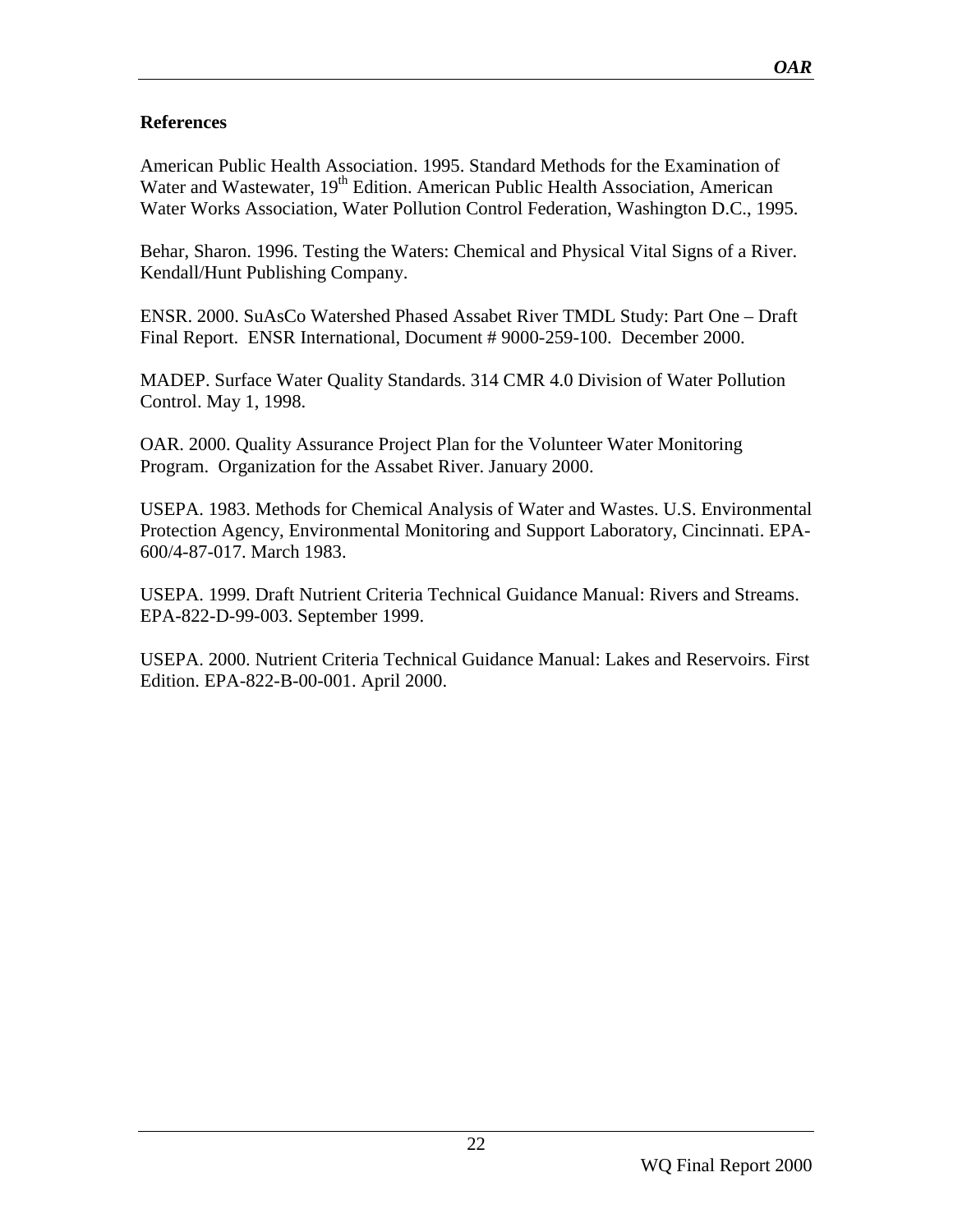## <span id="page-22-0"></span>**Glossary of Terms**

**Ammonia** (NH3): a form of nitrogen available to uptake by plants and microorganisms. Sources include the breakdown of organic nitrogen in sediments and untreated sewage. Other sources of ammonia include: fertilizer, home cleaning products and food processing. While ammonia can be readily utilized by plants, high concentrations of ammonia are directly toxic to aquatic life. A secondary effect of increased ammonia occurs when bacteria oxidize the  $NH<sub>3</sub>$  to  $NO<sub>3</sub>$ , a process called nitrification, consuming four atoms of oxygen for every atom of nitrogen converted. This process can dramatically lower dissolved oxygen in the water.

**Baseflow**: the flow of water from aquifers into the streambed. In natural systems in New England baseflow makes up most of the river flow during the summer.

**Biochemical oxygen demand (BOD)**: oxygen required to break down organic matter and to oxidize reduced chemicals (in water or sewage). BOD provides a direct measure of the decomposition or oxidation processes in the water column. The more difficult-toperform **sediment oxygen demand (SOD)** test measures the decomposition processes in the sediments.

**Conductivity**: the ability of the water to conduct a charge, which increases with increasing concentrations of charged ions in the water. Conductivity is a rough indicator of pollutants, such as untreated waste, entering the stream.

**Dissolved Oxygen**: the presence of oxygen gas molecules (O2) in the water. The concentration of dissolved oxygen (DO) in the water column provides a direct indication of the water's ability to support aquatic life like fish and macroinvertebrates. Aquatic plants and bacteria in the sediments remove dissolved oxygen from the water when they respire (plants respire mainly at night). Therefore, the lowest dissolved oxygen concentrations of the day occur in the early in the morning. During the day plants add oxygen to the water column through photosynthesis. Both extreme (low or high) DO concentrations and large changes in DO concentrations over the day (diurnal variation) are damaging to the habitat.

**Eutrophic**: abundant in nutrients and having high rates of productivity frequently resulting in oxygen depletion below the surface layer.

**Mesotrophic**: having a nutrient loading resulting in moderate productivity.

**Nitrogen**: a major nutrient supporting plant growth. Nitrogen is measured in its various forms as **nitrate (NO3)**, **ammonia (NH3)**, and **total Kjeldahl nitrogen (TKN**). **Total nitrogen** is calculated as the sum of TKN and nitrates. **Available nitrogen**, calculated as the sum of nitrate and ammonia, gives a measure of the nitrogen readily available for absorption by plants. Once absorbed, nitrogen is incorporated into proteins, amino acids, nucleic acids, and other molecules. Although most aquatic plant growth in rivers is